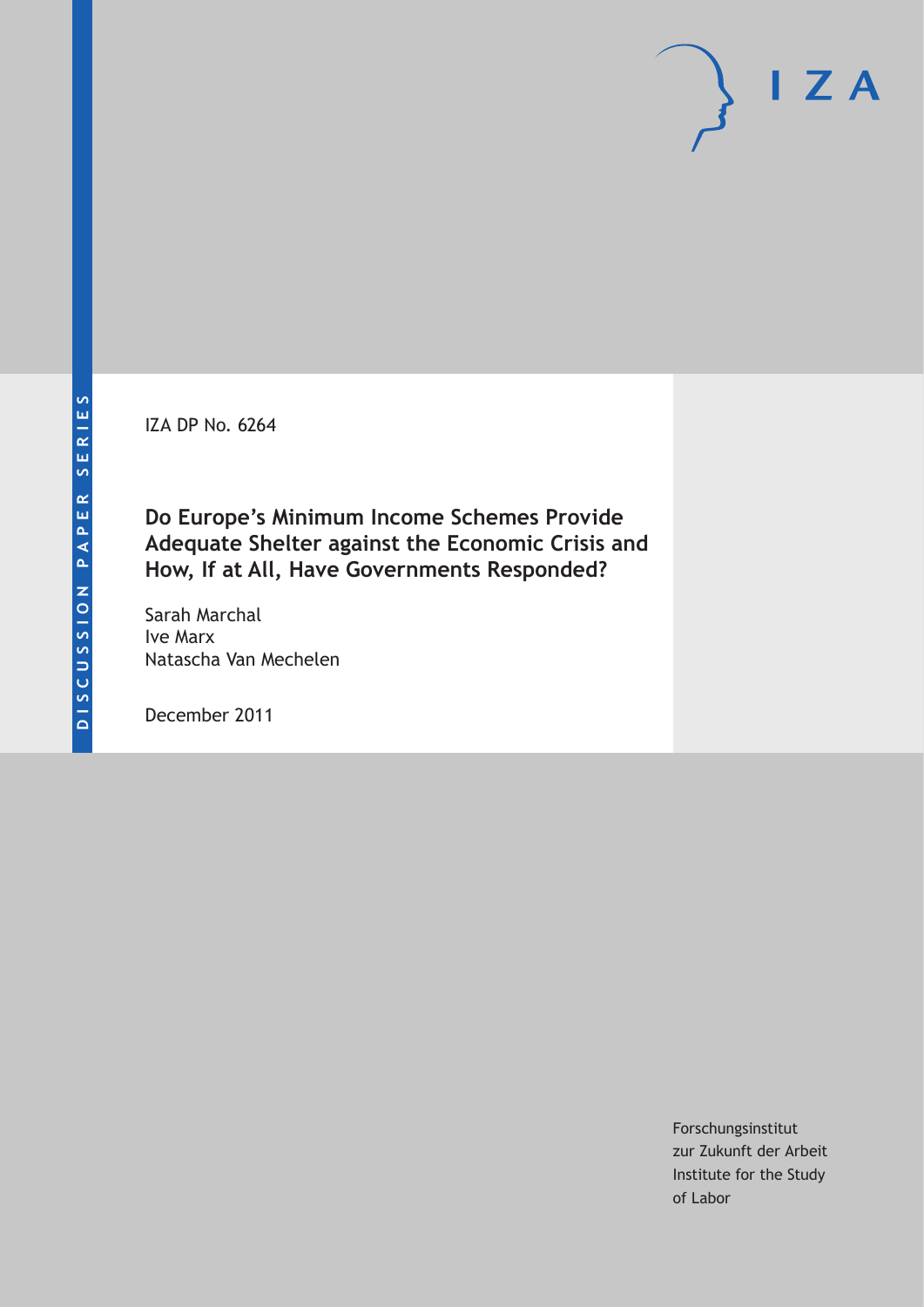# **Do Europe's Minimum Income Schemes Provide Adequate Shelter against the Economic Crisis and How, If at All, Have Governments Responded?**

# **Sarah Marchal**

*University of Antwerp* 

# **Ive Marx**

*University of Antwerp and IZA* 

## **Natascha Van Mechelen**

*University of Antwerp* 

Discussion Paper No. 6264 December 2011

IZA

P.O. Box 7240 53072 Bonn Germany

Phone: +49-228-3894-0 Fax: +49-228-3894-180 E-mail: [iza@iza.org](mailto:iza@iza.org)

Any opinions expressed here are those of the author(s) and not those of IZA. Research published in this series may include views on policy, but the institute itself takes no institutional policy positions.

The Institute for the Study of Labor (IZA) in Bonn is a local and virtual international research center and a place of communication between science, politics and business. IZA is an independent nonprofit organization supported by Deutsche Post Foundation. The center is associated with the University of Bonn and offers a stimulating research environment through its international network, workshops and conferences, data service, project support, research visits and doctoral program. IZA engages in (i) original and internationally competitive research in all fields of labor economics, (ii) development of policy concepts, and (iii) dissemination of research results and concepts to the interested public.

IZA Discussion Papers often represent preliminary work and are circulated to encourage discussion. Citation of such a paper should account for its provisional character. A revised version may be available directly from the author.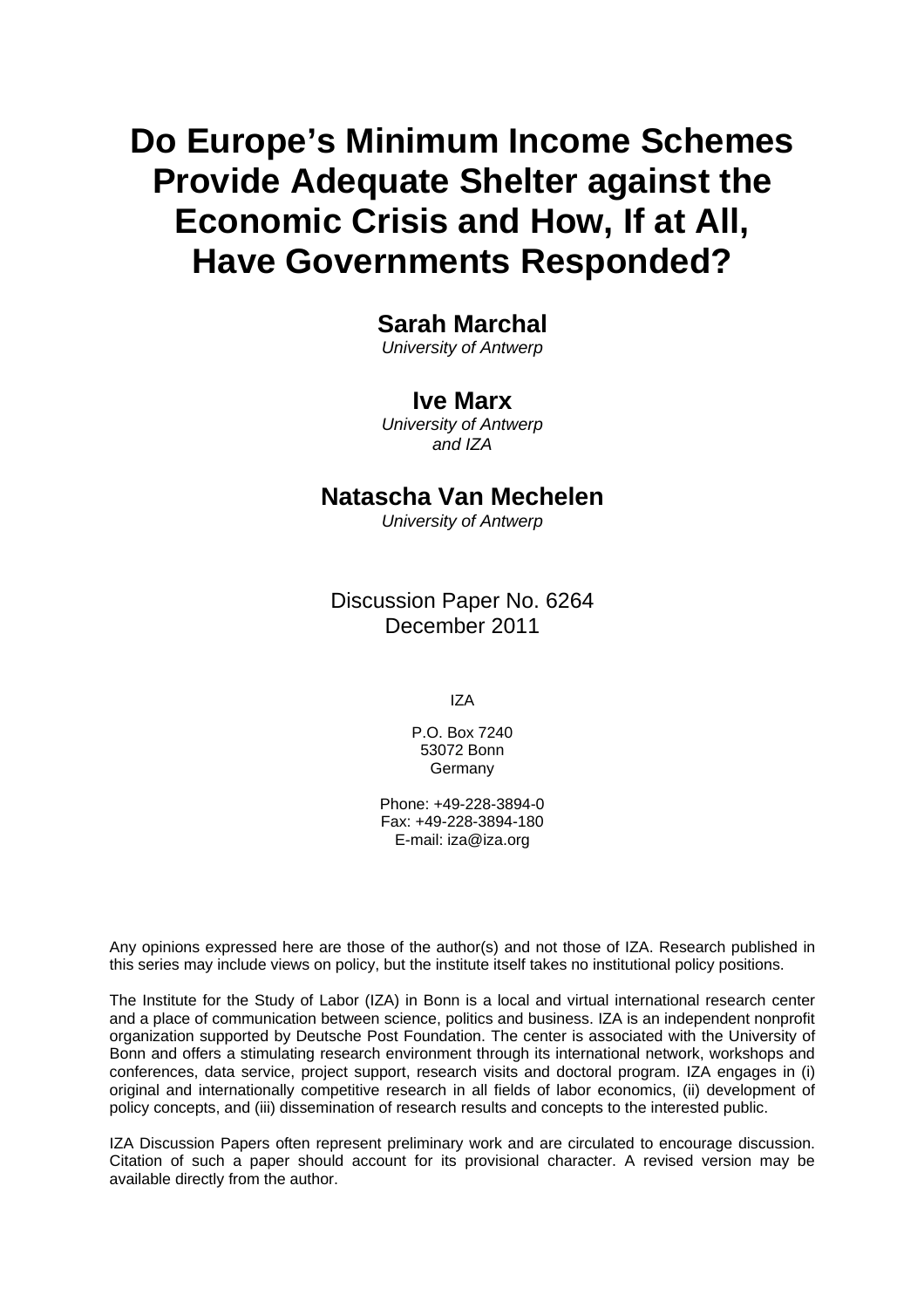IZA Discussion Paper No. 6264 December 2011

# **ABSTRACT**

# **Do Europe's Minimum Income Schemes Provide Adequate Shelter against the Economic Crisis and How, If at All, Have Governments Responded?**

The present economic crisis comes against the background of decades of policy changes that have generally weakened the capacity of social safety nets to offer citizens with adequate resources for financial survival when labour markets fail to do so. Building on data for 24 European Union countries, this paper asks whether EU governments implemented additional measures during the first phase of the crisis to improve safety nets. Our data, drawn from a large network of national experts, show that many countries introduced supportive measures, in particular in the form of additional increases in gross minimum income benefits. More generous child benefits have also helped to increase net disposable incomes of families on minimum income. Behavioral requirements imposed on minimum income recipients have been neither tightened nor relaxed. In a limited number of countries, activation efforts aimed at minimum income recipients have been intensified. Despite some improvements, social safety nets in Europe remain far below widely accepted poverty thresholds, including the EU's own official measure.

JEL Classification: I38, H75, H12

Keywords: minimum incomes, poverty, crisis measures, social policy, Europe

Corresponding author:

Ive Marx Herman Deleeck Centre for Social Policy University of Antwerp Sint-Jacobstraat 2 2000 Antwerp **Belgium** E-mail: [ive.marx@ua.ac.be](mailto:ive.marx@ua.ac.be)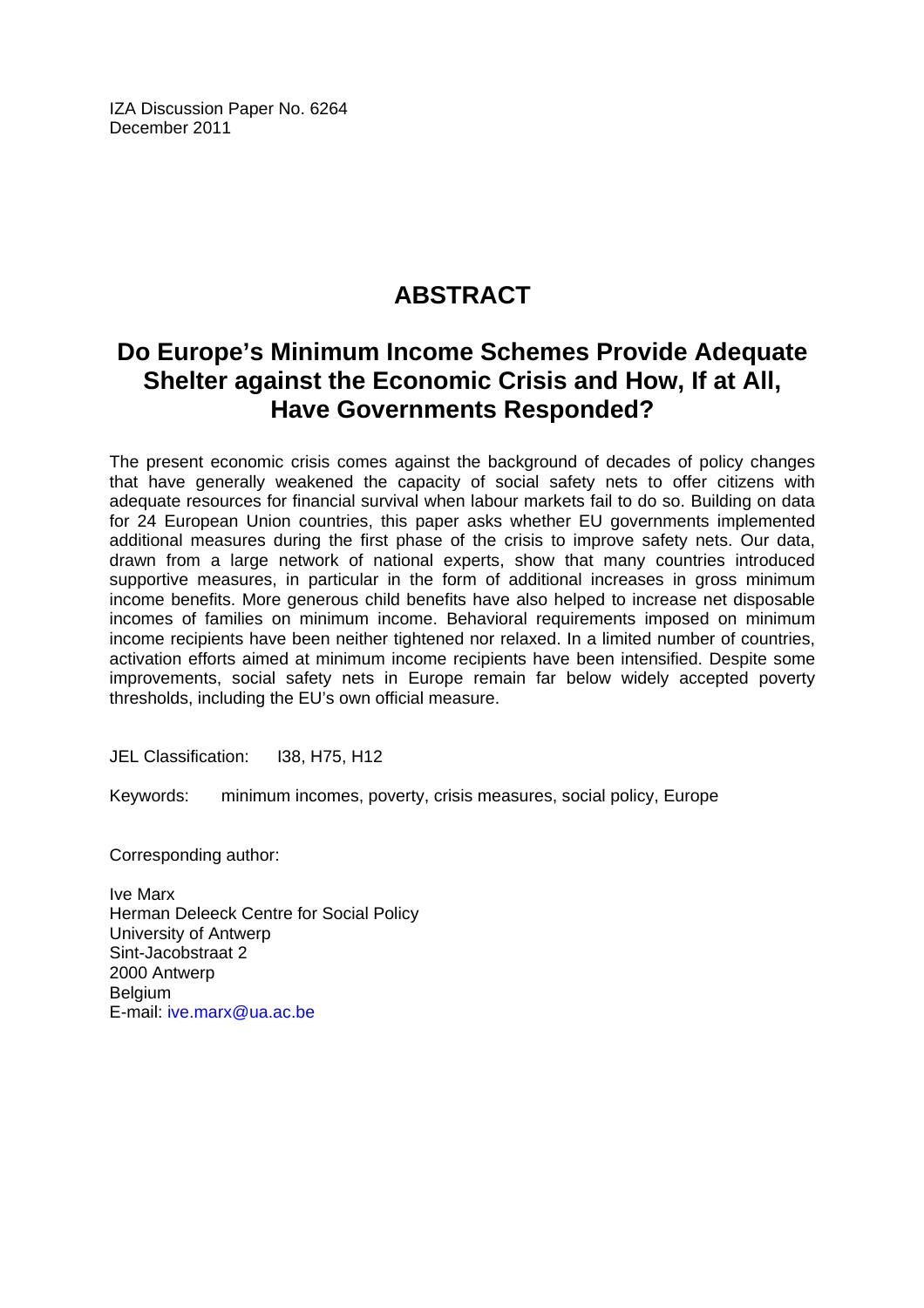## 1 Introduction

The financial and economic crisis we are witnessing today presents the ultimate challenge to Europe's welfare states and particularly to the social safety nets there present. There has long been an interest in the role such major shocks play in shaping and re-shaping policies, possibly pulling long-standing (path-dependent or even path-trapped) policy trajectories off course (Castles, 2010; Chung & Thewissen, 2011; Vis, van Kersbergen, & Hylands, 2011). In that sense the crisis is of major scholarly interest.

Arguably even more important is a more basic question. Do minimum income protection systems as these exist in the EU today succeed in protecting citizens against calamities over which they have little control and for which they cannot be held responsible? We know from earlier studies that the crisis comes against the background of decades of policy changes that have generally (but not universally) weakened the capacity of European welfare states to provide citizens with adequate incomes when labour markets fail to do so (Cantillon, Van Mechelen, Marx, & Van den Bosch, 2004; Nelson, 2010, forthcoming; Pfeifer, Bahle, & Hubl, 2011; Van Mechelen & Marchal, forthcoming). But exactly how adequate are minimum income provisions today and where are improvements most urgently needed?

The focus of this paper is on the initial response to the economic crisis, in the period 2008-mid 2010. This paper deals with two questions, building on data gathered through a network of national experts. First, how, if at all, did EU governments adjust their minimum income protection policies in response to the crisis? Did that response prove to be a path-breaking or path-reinforcing event? And was there any communality in the response across the EU? Second, do minimum income schemes in the EU provide adequate protection against poverty?

In the following section we present our data. Section three briefly touches upon changes in minimum income caseloads since the onset of the crisis. In section four we look at trends in gross benefit levels and at changes in other income components affecting net income packages of minimum income recipients. We also assess the net income packages of minimum income recipients relative to the EU at-risk-of-poverty threshold. Section five extends this analysis and looks at aspects of conditionality. Section six concludes.

### 2 Data

The analysis draws on data gathered in the CSB-MIPI dataset. CSB-MIPI contains information on minimum income protection provisions for workers, for people at working age not in work, and for the elderly. By first defining the group at risk (for this paper, the working-aged able-bodied who fall outside the social insurance scheme and are without a job), equivalent schemes are compared across countries, instead of schemes that merely have a similar name. Table 1 provides an overview of the schemes selected based on this risk-type approach.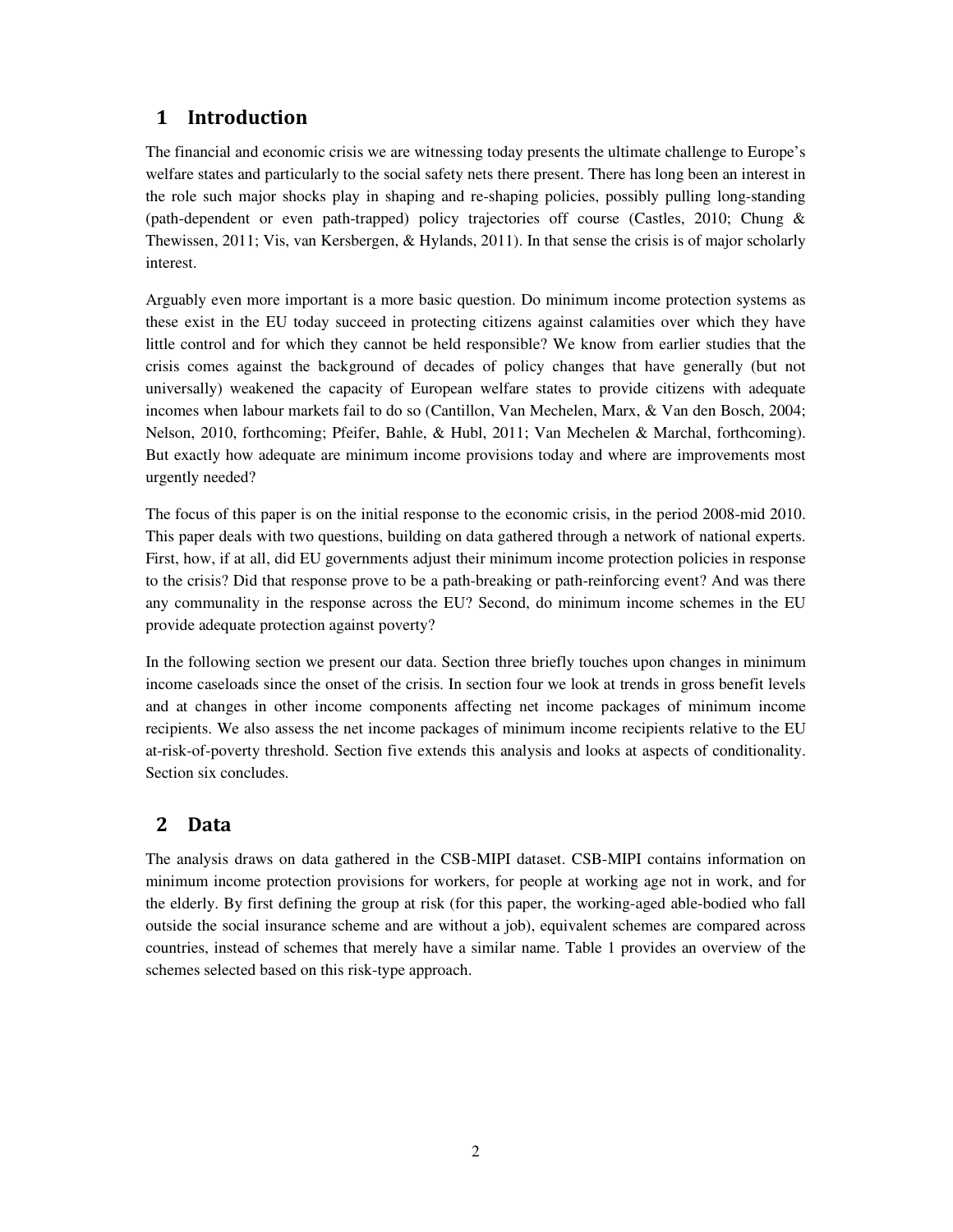| Country                             | Name of applicable minimum income scheme                                                                                                                                                |
|-------------------------------------|-----------------------------------------------------------------------------------------------------------------------------------------------------------------------------------------|
| AT (Vienna)                         | Sozialhilfe: Hilfe zur Sicherung des Lebensunterhalts                                                                                                                                   |
| B                                   | Leefloon                                                                                                                                                                                |
| <b>BG</b>                           | Месечни социални помощи (Monthly social assistance)                                                                                                                                     |
| CZ                                  | Hmotná nouze (Social need)                                                                                                                                                              |
| <b>DK</b>                           | Kontanthjælp                                                                                                                                                                            |
| EE                                  | Toimetulekutoetus (Subsistence benefit)                                                                                                                                                 |
| FI.                                 | Labour market subsidy & Social assistance                                                                                                                                               |
| FR.                                 | Revenu de solidarité active                                                                                                                                                             |
| <b>DE</b>                           | Grundsicherung für Arbeitsuchende → Arbeitlosengeld II                                                                                                                                  |
| HU                                  | Rendszeres szociális segély & rendelkezésre állási támogatás                                                                                                                            |
| IE.                                 | Jobseeker's allowance                                                                                                                                                                   |
| IT (Milan)                          | Minimo Vitale                                                                                                                                                                           |
| LV                                  | Pabalsts garantētā minimālā ienākumu līmeņa nodrošināšanai (Guaranteed Minimum Income)                                                                                                  |
| LT                                  | socialinė pašalpa (Social assistance benefit)                                                                                                                                           |
| LU                                  | Revenu Minimum Garanti                                                                                                                                                                  |
| N                                   | Sosialhjelp Oslo                                                                                                                                                                        |
| <b>NL</b>                           | Wet Werk en Bijstand                                                                                                                                                                    |
| <b>PL</b>                           | Temporary social assistance benefit                                                                                                                                                     |
| PT.                                 | Rendimento Social de Inserção                                                                                                                                                           |
| R <sub>O</sub>                      | Legea Venitului Minim Garantat (Law on the Minimum Income Guarantee)                                                                                                                    |
| <b>SK</b>                           | Pomoc v hmotnej núdzi (Assistance in material need)                                                                                                                                     |
| <b>SI</b>                           | Denarna socialna pomoč (social assistance)                                                                                                                                              |
| ES (Catalonia)                      | Renda minima de inserció (RMI) (minimum income for labour insertion)                                                                                                                    |
| <b>SE</b>                           | Ekonomiskt Bistånd (National defined part of Cash maintenance assistance)                                                                                                               |
| <b>UK</b>                           | Job Seekers Allowance (Income based)                                                                                                                                                    |
| US (Nebraska, New Jersey,<br>Texas) | Supplemental Nutritional Assistance Program (SNAP), Temporary Assistance to Needy<br>Families (TANF; only for families with children), General Assistance (regulated at state<br>level) |

**Table 1. Overview of European social assistance schemes for able-bodied persons of working age, 2009** 

Source: Van Mechelen et al. (2011: 9-10)

The data is provided by national experts on the basis of detailed questionnaires and instructions. Many have participated in earlier studies on social benefit packages (Bradshaw & Finch, 2002; Eardley, Bradshaw, Ditch, Gough, & Whiteford, 1996) and/or currently participate in EUROMOD<sup>1</sup>. They are listed in appendix.

The CSB-MIPI dataset contains gross time series on minimum wages, minimum income benefits and minimum income guarantees for elderly spanning two decades, from 1992 until 2009. The main focus of the dataset is on model family simulations of net disposable income for five household types per income situation, taking full account of taxes, social security contributions, means-tested supplements and child benefits. These simulations refer to three points in time, i.e. May 1992, June 2001 and June 2009.

During the last round of data gathering, which took place mid 2010, respondents also filled out three questionnaires. The first questionnaire gathered background information on the selected minimum income schemes, including national sources on the number of minimum income recipients. These were used to collect time series on caseloads (see section 3). Note that these data, contrary to the other

The are grateful to Holly Sutherland for encouraging EUROMOD experts to participate in the CSB-MIPI project.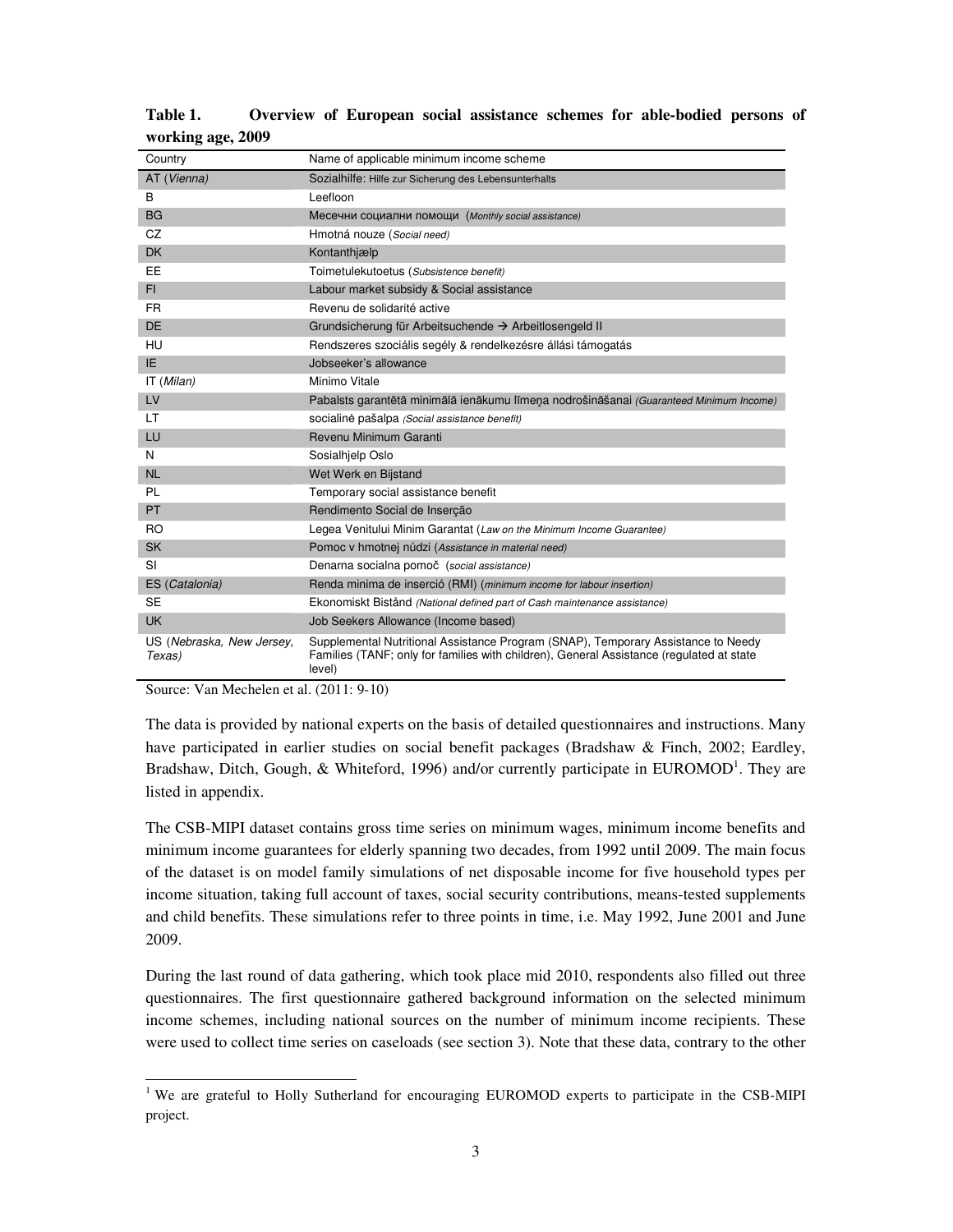information presented in this paper, are not the core focus of the CSB-MIPI project. Therefore, these national data are not fully comparable. (For a discussion on the limits of administrative data on social assistance caseloads, see De Deken & Clasen, 2011.)

The other questionnaires focused on, respectively, i) the conditionality of minimum income benefits, and ii) policy measures implemented after the onset of the crisis that affected net disposable income of minimum income recipients. This crisis questionnaire explicitly focused on the first round crisis measures taken between 2008 and mid 2010.

In Austria, Italy and Spain, the minimum income scheme is a regional responsibility. The CSB-MIPI database contains information for respectively the regions Vienna, Milan and Catalonia. In Sweden and Norway, municipalities have a large degree of autonomy. The CSB-MIPI database provides information for Stockholm and Oslo. In the United States, the states are allowed to implement their own assistance schemes. Moreover, they have considerable autonomy in administering the federal minimum income schemes (SNAP, TANF). CSB-MIPI contains information on benefit levels and policy measures in the states Nebraska, New Jersey and Texas. More information on the methodology and content of the CSB-MIPI dataset can be found in Van Mechelen et al. (2011).

#### 3 Impact of the crisis on the number of social assistance recipients<sup>2</sup>

The current crisis has brought an increase in unemployment in much of Europe. Some countries were especially hard hit, with unemployment more than doubling in Spain, Latvia, Ireland, Estonia and Lithuania (see Figure 1).



**Figure 1. Quarterly unemployment rates, selected EU countries, 2007Q1 – 2011Q1** 

Source: (Eurostat, 2011)

 $2$  The current section draws on national data. Although these data are not fully comparable (for a detailed discussion see De Deken en Clasen (2011)), no feasible alternative is currently available. The scope of this section is limited to the countries for which data was available.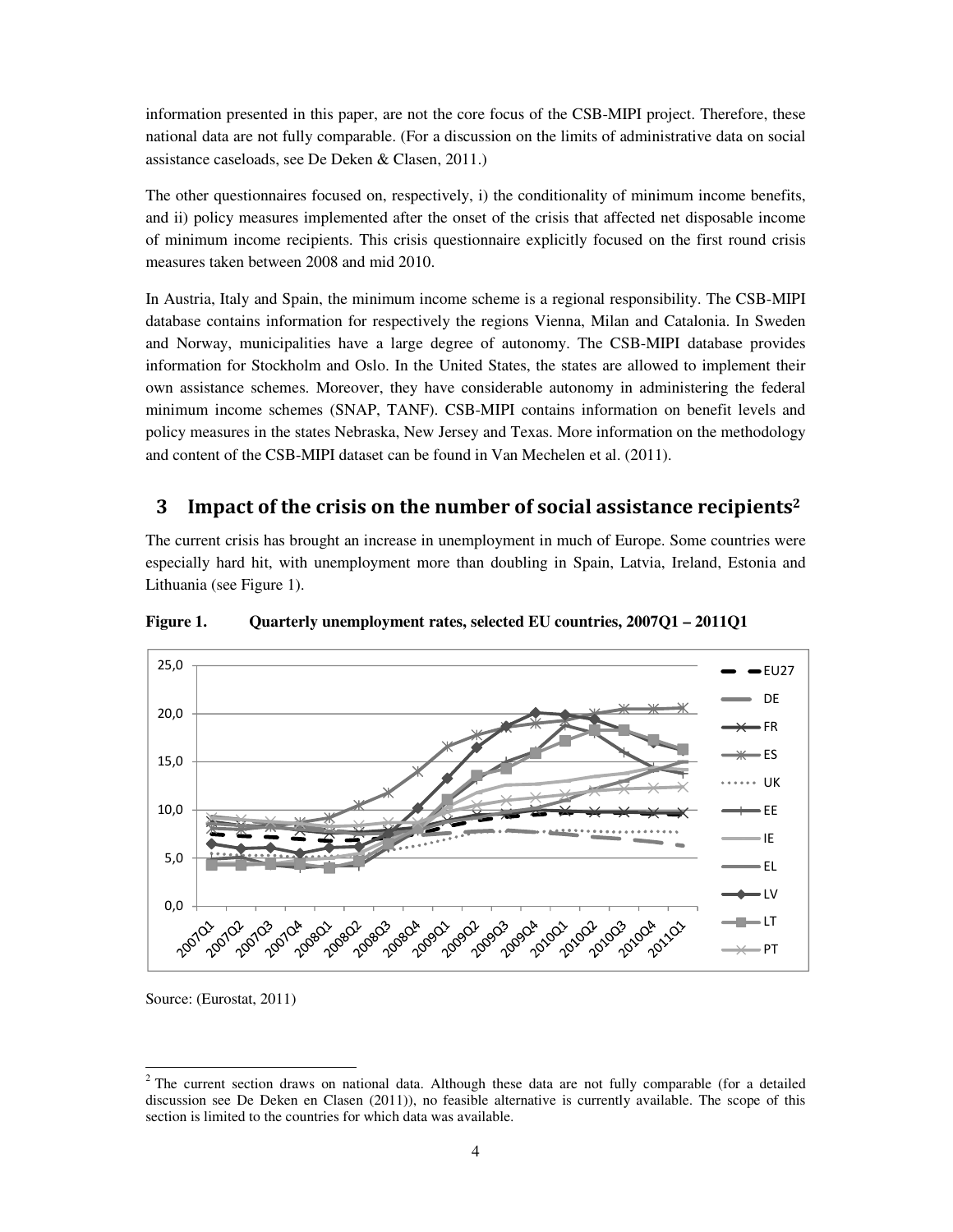Rising unemployment has led to increased reliance on benefits (OECD, 2011). Although unemployment insurance (UI) schemes are supposed to bear the brunt of this burden, some have warned that the rise of atypical jobs and the declining generosity of UI schemes in recent years, will most likely result in increased reliance on minimum income schemes (Immervoll, 2009).

Relative increases in social assistance caseloads did follow to a large extent changes in unemployment in the first crisis years. After a decline, or at least a stagnation of minimum income receipt by the mid 2000s, a sudden and vast relative increase of social assistance caseloads is observed in most countries between 2008 and 2009. The number of social assistance recipients rose with approximately 10% in Belgium, Finland, the Netherlands, Norway and Sweden. Somewhat larger increases happened in Luxembourg and the US states. The largest increases occurred in Spain (Catalonia), Lithuania, Ireland and the United Kingdom, where the number of minimum income recipients nearly doubled. This overall image is confirmed by the joint report on social protection and social inclusion of 2010, that presents the situation in Austria, the Czech Republic, Denmark, the Slovak Republic, Portugal and Latvia. The increase in social assistance recipients from 2008 to 2009 amounts to more or less 11% in Austria and the Czech Republic and 16% in Portugal, while also the remaining countries show increases (European Commission, 2010). In Germany, unemployment as well as social assistance recipiency rates remained stable.

Figure 2 presents recent trends in the number of minimum income recipients relative to the working age population<sup>3</sup>. The figure adds nuance to the large percentage rises mentioned. For instance, despite the minimum income caseload nearly doubling in Catalonia, the minimum income scheme remains marginal, providing benefits to a mere 0.4% of the working age population in 2009. Large increases occurred mainly in those countries where the minimum income scheme already played a larger role in the welfare state to begin with. Lithuania seems to be an exception.

The largest increases happened in Finland (though only within the social assistance scheme, and not in the categorical labour market subsidy<sup>4</sup>), Ireland, Lithuania, the United Kingdom and the three US states, and, more limited, in Luxembourg and Sweden. These countries had a relatively large minimum income caseload already before the crisis, because of the more prominent role of minimum income provision there. The number of minimum income recipients thus did not only increase substantially in those countries where the scheme fills the gap of a residual unemployment insurance scheme (such as in the United Kingdom and Ireland), but also increased starkly in countries where the minimum income scheme acts as a top-up to low wages and social security benefits (as in Finland and Luxembourg).

 $3$  One could discuss the validity of the denominator "working age population" (here: those aged 15-64 years). In some countries, minors or persons under a certain age are not eligible for social assistance. Also, persons above pensionable age may receive benefits from the same scheme as working aged recipients in some countries.

<sup>&</sup>lt;sup>4</sup> The labour market subsidy provides benefits to the specific target group of able-bodied working aged persons without a job and not eligible for unemployment insurance benefits. Social assistance is the general social safety net. However, social assistance tops up various benefits, such as the labour market subsidy. Therefore, both are presented here. For more information, see Van Mechelen and Marchal, forthcoming.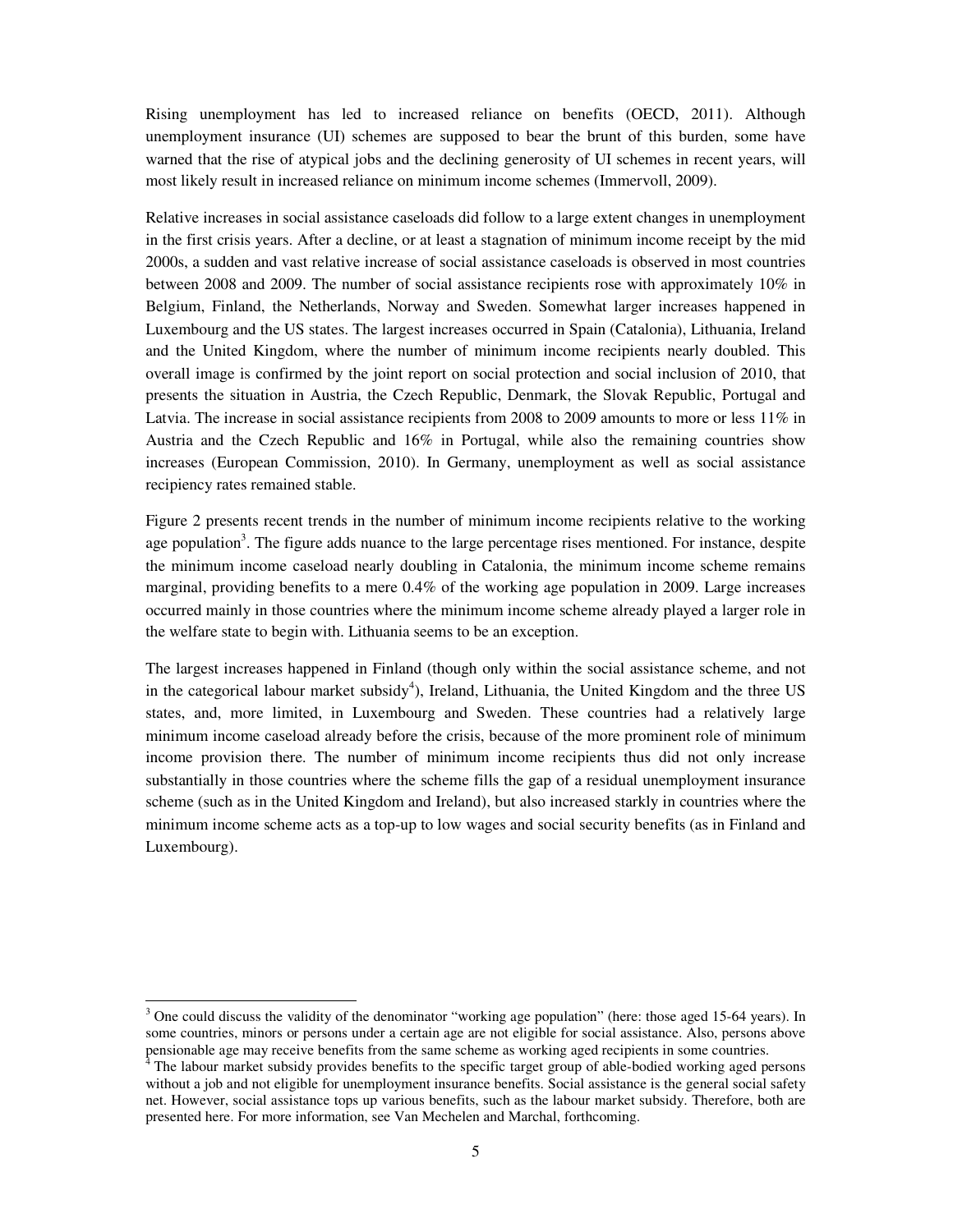

**Figure 2. The number of social assistance recipients relative to the working age population, selected EU countries, 2000 – 2010** 

Note: LMS: labour market subsidy, SA: social assistance; N: Nebraska, NJ: New Jersey, T: Texas

Sources: (Bundesagentur für Arbeit, 2010; Centraal Bureau voor de Statistiek, 2011; Department for work and pensions, 2011; Department of social protection; Eurostat, 2011; Financial Supervisory Authority & Social Insurance Institution, 2010; Food Research and Action Center, 2011; Generalitat de Catalunya, 2010; Idescat, 2011; POD Maatschappelijke Integratie, 2011; Service Nationale d'Action Sociale, 2011; Socialstyrelsen, 2011; Statistics Norway, 2011; Statistikos departamentas, 2011; U.S. Census Bureau, 2011)

All in all, there are indications that social assistance schemes have grown in importance during the crisis. This increased relevance calls for an assessment of the impact of crisis measures on their capacity to protect citizens against poverty.

#### 4 Impact of the crisis on the level of social assistance benefits

The most important objectives of minimum income protection is the alleviation of poverty (Hölsch  $\&$ Kraus, 2004; Nelson, forthcoming). A relatively straightforward way to gauge the potential of minimum income schemes to protect against poverty is to look at benefit levels. Various studies have documented the general inadequacy of minimum income benefits in years prior to the crisis (Cantillon, et al., 2004; Nelson, forthcoming; Pfeifer, et al., 2011). In most countries, minimum income benefits have eroded substantially over the past decades relative to various indicators. In a large number of countries minimum income benefits have not kept pace with average living standards (as proxied by trends in average wages and median equivalised income). Especially during the 90s, benefit packages did not maintain their purchasing power in some countries (Cantillon, et al., 2004; Nelson, forthcoming; Van Mechelen & Marchal, forthcoming).

The following subsections discuss how the crisis measures, where they were implemented, have impacted on the protective capacity of minimum income schemes.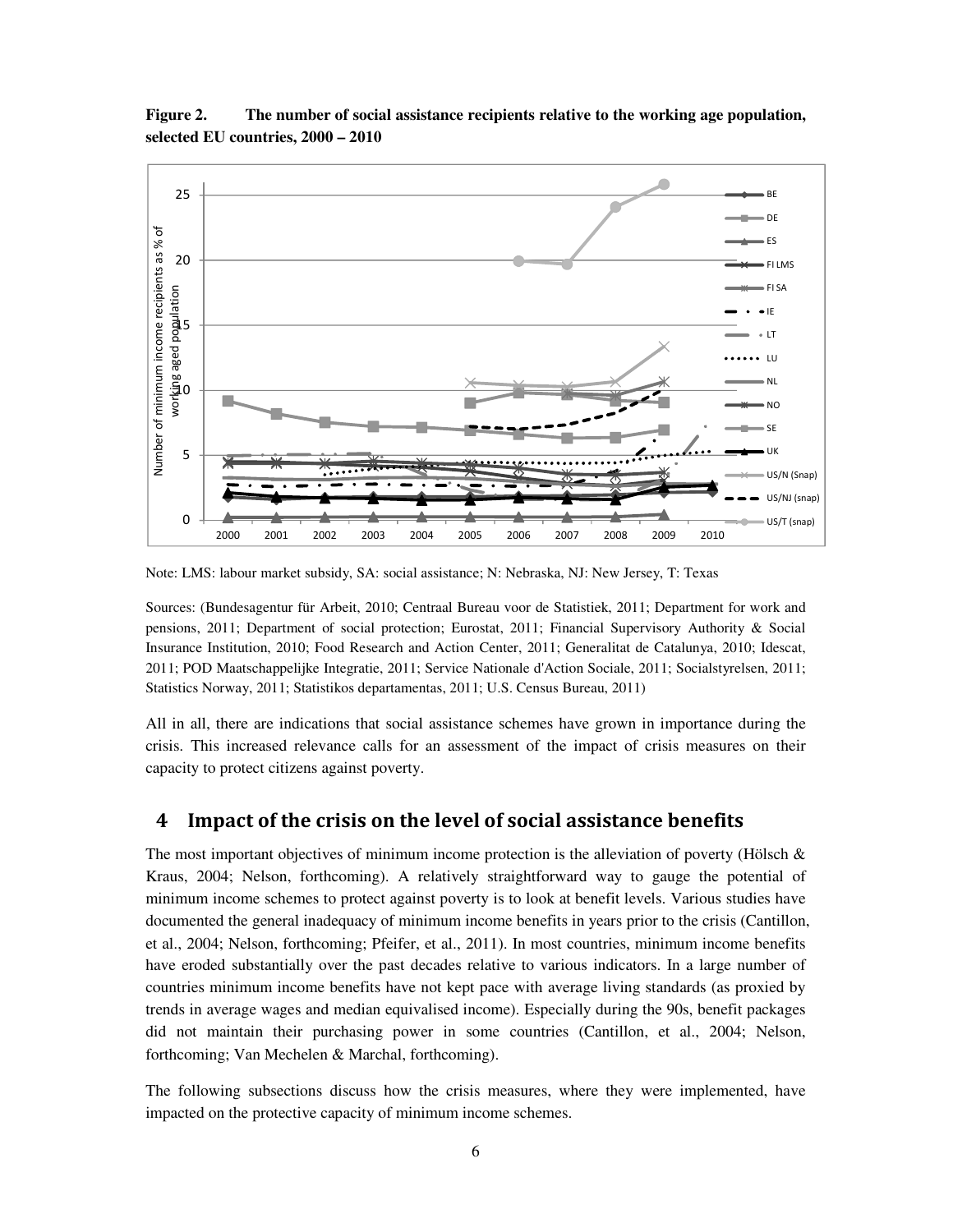First, we assess changes in *gross* benefit levels. Though the actual living standard of minimum income recipients is best captured by their net disposable income, gross minimum income benefits determine to a large extent disposable income. Moreover, the time series data we have available allow us to set changes in gross benefit levels against previous trends, bringing to light whether the crisis has led to a change in policy. Trends in gross benefits are assessed against different indicators, including trends in consumer prices and gross average wages.

However, governments have far more tools at their disposal to influence the protective capacity of minimum income schemes. *Net* income packages of minimum income recipients are determined by many factors, including taxes and tax credits, social security contributions, child benefits and other supplements, such as housing allowances. Moreover, the generosity of a minimum income also effectively depends on the strength of the means-test or the duration of the benefit. Thus, the second part of this section looks at how measures taken during the first phase of the crisis have affected these components.

Finally, we ask whether minimum income protection provisions effectively provide adequate protection against poverty, as it is currently measured in the EU.

#### 4.1 Gross social assistance benefits

Trends in gross benefits are generally assessed against increases in prices (Pfeifer, et al., 2011) or against indicators reflecting the development of overall living standards (Cantillon, et al., 2004; Van Mechelen, Marx, Marchal, Goedemé, & Cantillon, 2010). This paper also presents the real benefit trends, as well as gross benefit trends relative to a benchmark for average living standard. Moreover, since the crisis has impacted on the denominators, we present trends in nominal values as well.

Table 2 presents the yearly percentage change in nominal gross social assistance benefit levels. In the years before the crisis, countries steadily increased benefits. Exceptions are the Czech Republic, where nominal gross benefits for couples decreased by 26% in 2007, and the Slovak Republic, where benefit levels more than halved in 2004. In both countries, declines were caused by far-reaching reforms of the social assistance scheme. The Czech reform split the minimum income scheme into a separate housing allowance and social assistance scheme. Since most social assistance recipients still apply for housing allowances under the new scheme, effects on net disposable income are more moderate. The Slovak reform cut the minimum income benefit to a (very) low base amount, that can be topped up by additional conditional benefits.

Table 2 shows that the growth of gross social assistance benefits generally did not halt after the onset of the crisis. In Latvia, Romania and the United Kingdom, gross benefits increased even more in the first crisis years than before. However, some countries did not maintain growth rates later on in the crisis. For instance, in Austria (Vienna), growth of nominal benefits decelerated in 2010 as compared to the previous decade. Similar decelerations have taken place in the Netherlands, Lithuania, Luxembourg, Portugal and Spain (Catalonia).

Changes in benefit levels during the crisis are especially remarkable in Estonia and Ireland. Growth of social assistance benefits had halted in Estonia already in 2008, after some strong nominal increases in the previous years. Only Ireland cut minimum income benefits in 2010. For both countries, this was an attempt to control state finances in response to the crisis.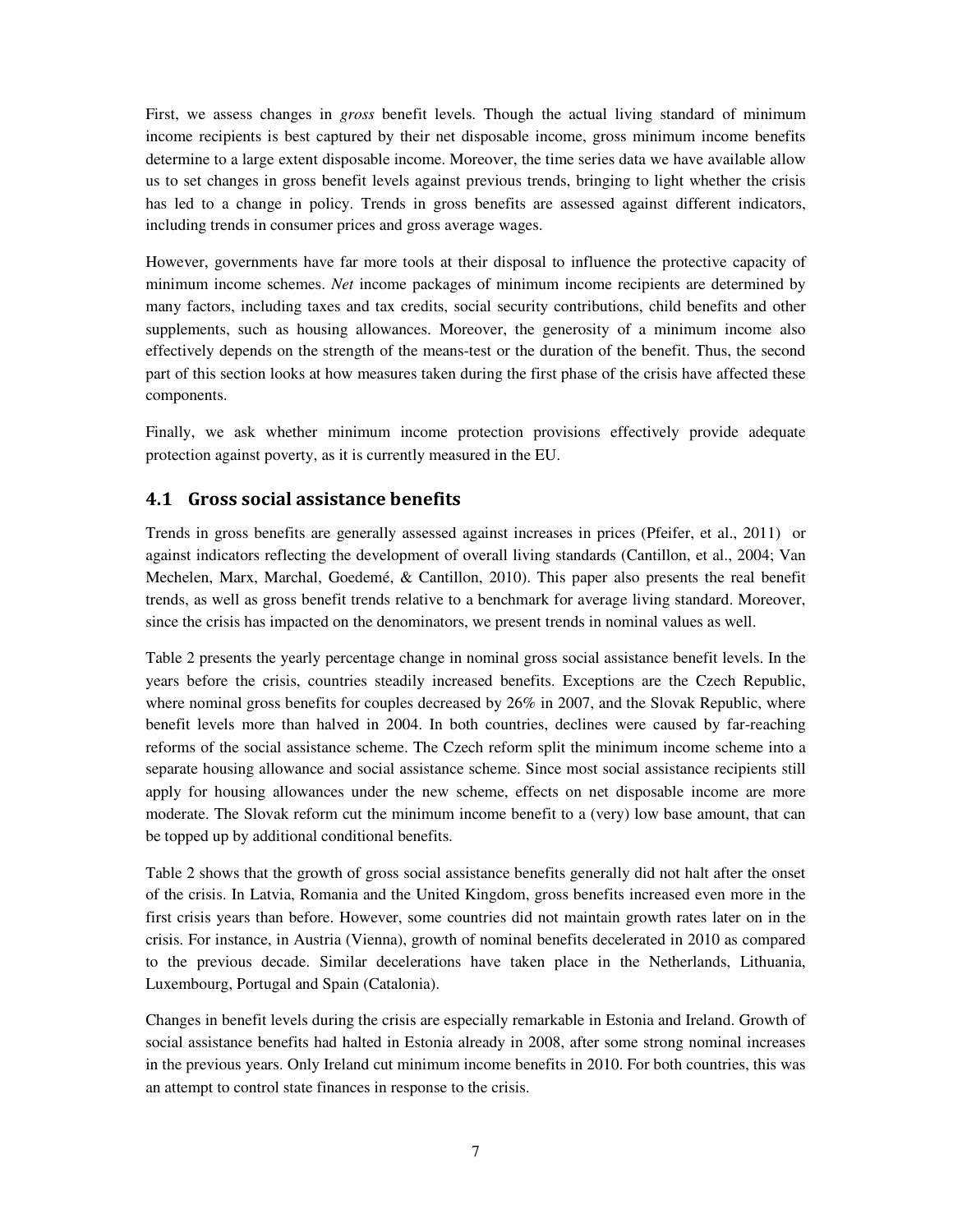|                        | $'00 - '06^a$ | $'06 - '07$    | $'07 - '08$               | $08 - 09$                 | $'09 - '10$    |
|------------------------|---------------|----------------|---------------------------|---------------------------|----------------|
| <b>AT</b>              | 2,8           | $\overline{2}$ | $\overline{3}$            | $\overline{4}$            | $\overline{1}$ |
| BE                     | 2,9           | $\overline{3}$ | $\,6$                     | 4                         | n.a.           |
| $\mathbf{B}\mathbf{G}$ | n.a.          | n.a.           | $\pmb{0}$                 | 18                        | n.a.           |
| CZ                     | 1,1           | $-26$          | $\pmb{0}$                 | $\mathsf 0$               | n.a.           |
| DE                     | 3,7           | $\mathbf{1}$   | $\sqrt{2}$                | $\overline{2}$            | n.a.           |
| DK                     | 2,8           | $\overline{2}$ | $\ensuremath{\mathsf{3}}$ | $\ensuremath{\mathsf{3}}$ | 4              |
| EE                     | 8,3           | 20             | 11                        | $\pmb{0}$                 | n.a.           |
| <b>ES</b>              | 3,4           | $9\,$          | $\overline{4}$            | 3                         | $\overline{1}$ |
| $FI^*$                 | 2,1           | $\mathbf{1}$   | $\overline{c}$            | $\ensuremath{\mathsf{3}}$ | 5              |
| <b>FR</b>              | 1,8           | $\overline{2}$ | $\overline{2}$            | $\overline{2}$            | $\mathbf{1}$   |
| IE*                    | 9,5           | 12             | $\boldsymbol{6}$          | $\sqrt{3}$                | $-4$           |
| IT                     | 3,0           | $\overline{2}$ | $\overline{2}$            | 3                         | n.a.           |
| LT.                    | n.a.          | 32             | 39                        | 23                        | $\pmb{0}$      |
| LU                     | 3,3           | $\overline{4}$ | $\overline{c}$            | $\overline{4}$            | $\pmb{0}$      |
| <b>LV</b>              | n.a.          | 13             | $\pmb{0}$                 | 37                        | $\bf 8$        |
| <b>NL</b>              | 3,5           | 3              | $\overline{\mathbf{c}}$   | $\mathbf{1}$              | $\mathbf{1}$   |
| $NO^*$                 | 2,0           | $\,6\,$        | $\overline{7}$            | $\ensuremath{\mathsf{3}}$ | n.a.           |
| PT                     | 5,5           | $\overline{3}$ | $\overline{3}$            | $\overline{3}$            | $\mathbf{1}$   |
| <b>RO</b>              | 53,1          | $\overline{4}$ | $5\overline{)}$           | $\bf 8$                   | 15             |
| SE                     | 1,9           | $\overline{3}$ | $\overline{\mathbf{4}}$   | $\overline{4}$            | n.a.           |
| SI                     | 12,0          | $\overline{2}$ | $\overline{4}$            | $\overline{4}$            | $\overline{2}$ |
| $SK^*$                 | $-12,5$       | $\,6\,$        | $\sqrt{2}$                | $\sqrt{5}$                | $\overline{3}$ |
| <b>UK</b>              | 1,6           | 3              | $\overline{c}$            | $\,6\,$                   | $\overline{c}$ |

**Table 2. Year-to-year nominal change of gross social assistance benefit level, in %, couple** 

<sup>a</sup>: average annual nominal change in gross social assistance benefit

Note: data for IE and FI refer to gross social assistance benefits for a single; FI (Labour Market Subsidy); NO and SK: average annual nominal change over period 2002-2006; PL, HU: n.a.; EL: no minimum income scheme.

Source: CSB-MIPI (Van Mechelen et al., 2011); (European Commission, 2011)

Table 3 shows that during the years prior to the crisis, gross benefits generally maintained their purchasing power. In more than a few countries, benefit levels even increased (somewhat) more than consumer prices. Nevertheless, there are some important exceptions, mainly in those countries where no automatic indexation procedure exists. This is the case in, for instance, Bulgaria and Latvia. However, discretionary indexation not necessarily leads to erosion. Benefit levels increased faster than consumer prices in, for instance, Ireland, Lithuania and Estonia, due to substantial hikes enacted by the government (see also Van Mechelen and Marchal, forthcoming).

Immediately after the onset of the crisis, real benefits generally increased. In some countries, these increases are substantially above previous growth rates, especially in the Eastern European countries Bulgaria and Latvia. The substantial hikes in Lithuania had already started before the onset of the crisis. The deceleration in nominal growth seen for 2009-2010 (see Table 2), has led in some countries to a small loss in purchasing power. However, this decrease seems very much in line with trends in real benefits in pre-crisis years.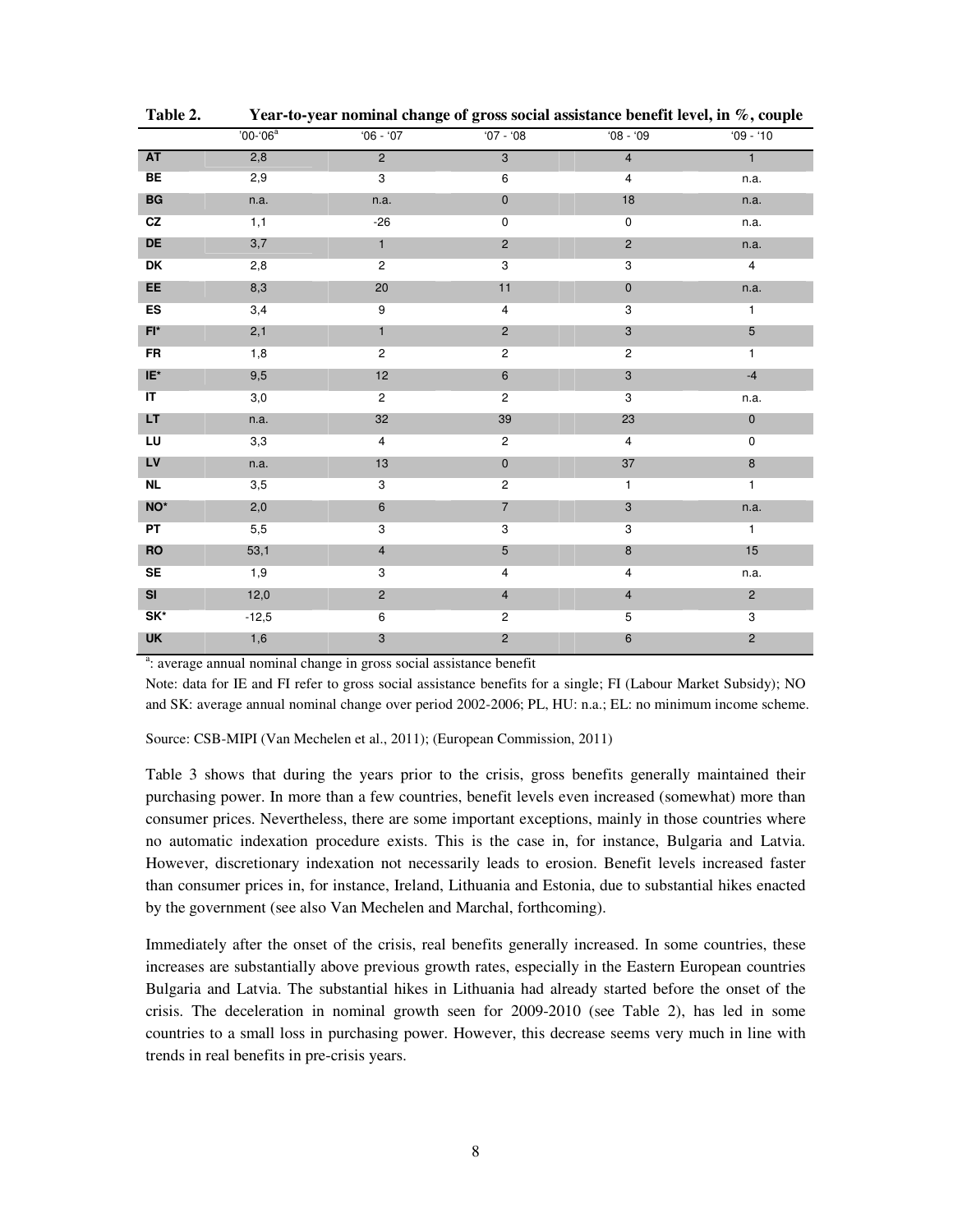|                                   | $'00-(06^a)$            | $'06 - '07$    | $07 - 08$               | $08 - 09$                 | $'09 - '10$      |
|-----------------------------------|-------------------------|----------------|-------------------------|---------------------------|------------------|
| <b>AT</b>                         | $\overline{1}$          | $-1$           | $\overline{0}$          | $\overline{3}$            | $\overline{0}$   |
| BE                                | $\mathbf{1}$            | $\mathbf{1}$   | $\overline{\mathbf{c}}$ | $\overline{4}$            | $\mathbf 0$      |
| $\mathsf{B}\mathsf{G}$            | n.a.                    | n.a.           | $-11$                   | 15                        | n.a.             |
| CZ                                | $-1$                    | $-28$          | -6                      | $-1$                      | n.a.             |
| DE                                | $\sqrt{2}$              | $-1$           | $-1$                    | $\overline{c}$            | n.a.             |
| DK                                | $\mathbf{1}$            | $\mathbf{1}$   | $-1$                    | $\overline{2}$            | $\overline{1}$   |
| EE                                | $\overline{4}$          | 12             | $\pmb{0}$               | $\pmb{0}$                 | n.a.             |
| <b>ES</b>                         | $\pmb{0}$               | 6              | $\mathbf 0$             | $\overline{3}$            | $-1$             |
| $F^*$                             | $\mathbf{1}$            | $\pmb{0}$      | $-2$                    | 1                         | $\mathbf{3}$     |
| <b>FR</b>                         | $\pmb{0}$               | $\mathbf 0$    | $-2$                    | 1                         | $-1$             |
| $IE^*$                            | $\,6\,$                 | 9              | $\mathbf{3}$            | 5                         | $-3$             |
| $\overline{\mathsf{I}\mathsf{T}}$ | $\mathbf{1}$            | $\mathbf 0$    | $-2$                    | 3                         | n.a.             |
| LT.                               | $\overline{\mathbf{4}}$ | 25             | 25                      | 18                        | $-1$             |
| LU                                | $\pmb{0}$               | $\mathbf{1}$   | $-2$                    | $\overline{4}$            | $-3$             |
| <b>LV</b>                         | $\bf 8$                 | $\overline{c}$ | $-13$                   | $33\,$                    | $\boldsymbol{9}$ |
| <b>NL</b>                         | $\mathbf{1}$            | $\mathbf{1}$   | $\pmb{0}$               | 1                         | $\mathbf 0$      |
| NO <sup>*</sup>                   | $\pmb{0}$               | $\,6\,$        | $\mathbf{3}$            | $\mathbf{1}$              | n.a.             |
| PT                                | $\mathbf 2$             | $\mathbf{1}$   | 0                       | $\overline{\mathbf{4}}$   | $\mathsf 0$      |
| <b>RO</b>                         | $30\,$                  | $-1$           | $-3$                    | $\ensuremath{\mathsf{3}}$ | 8                |
| <b>SE</b>                         | 0                       | $\mathbf{1}$   | $\mathbf{1}$            | $\overline{2}$            | n.a.             |
| SI                                | $\,6\,$                 | $-1$           | $-2$                    | $\mathbf{3}$              | $\mathbf 0$      |
| SK*                               | $-17$                   | 4              | $-2$                    | 4                         | 3                |
| <b>UK</b>                         | $\pmb{0}$               | 1              | $-1$                    | 4                         | $-2$             |

**Table 3. Year-to-year percentage change of gross social assistance benefit level, 2010 prices (HICP), couple** 

<sup>a</sup>: average annual nominal change in gross social assistance benefit

Note: data for IE and FI refer to gross social assistance benefits for a single; FI (Labour Market Subsidy); NO and SK: average annual nominal change over period 2002-2006; PL, HU: n.a.; EL: no minimum income scheme.

Source: CSB-MIPI (Van Mechelen et al., 2011); (European Commission, 2011)

Figure 3 presents trends in minimum income benefits relative to average living standards, proxied here by the gross average wage. For the sake of presentation, countries are grouped by the extent of erosion of benefit levels during the preceding decade (2000-2007).

Figure 3 shows that during the previous decade, benefit levels have eroded relative to overall prosperity of society in more than half of the countries in our sample. Only Ireland, Portugal, Spain (Catalonia), Belgium, the Netherlands, Germany and Austria (Vienna) succeeded in maintaining or improving relative gross social assistance benefits. However, these countries had allowed a substantial erosion of gross benefit levels in the 1990s, as documented in previous research (Cantillon, et al., 2004, see also figure A in appendix). Romania and Slovenia had in 2007 benefit levels that were, relative to average wages, far more generous than at the start of the decade, though this was mostly the consequence of a one-time reform, followed by subsequent erosion.

What happened after the onset of the crisis? We do not see a common response. In the countries where gross benefits eroded most during the past decade, in the Czech Republic and in Finland, this erosion continued during the crisis. Benefit levels stagnated in the Slovak Republic. On the other hand,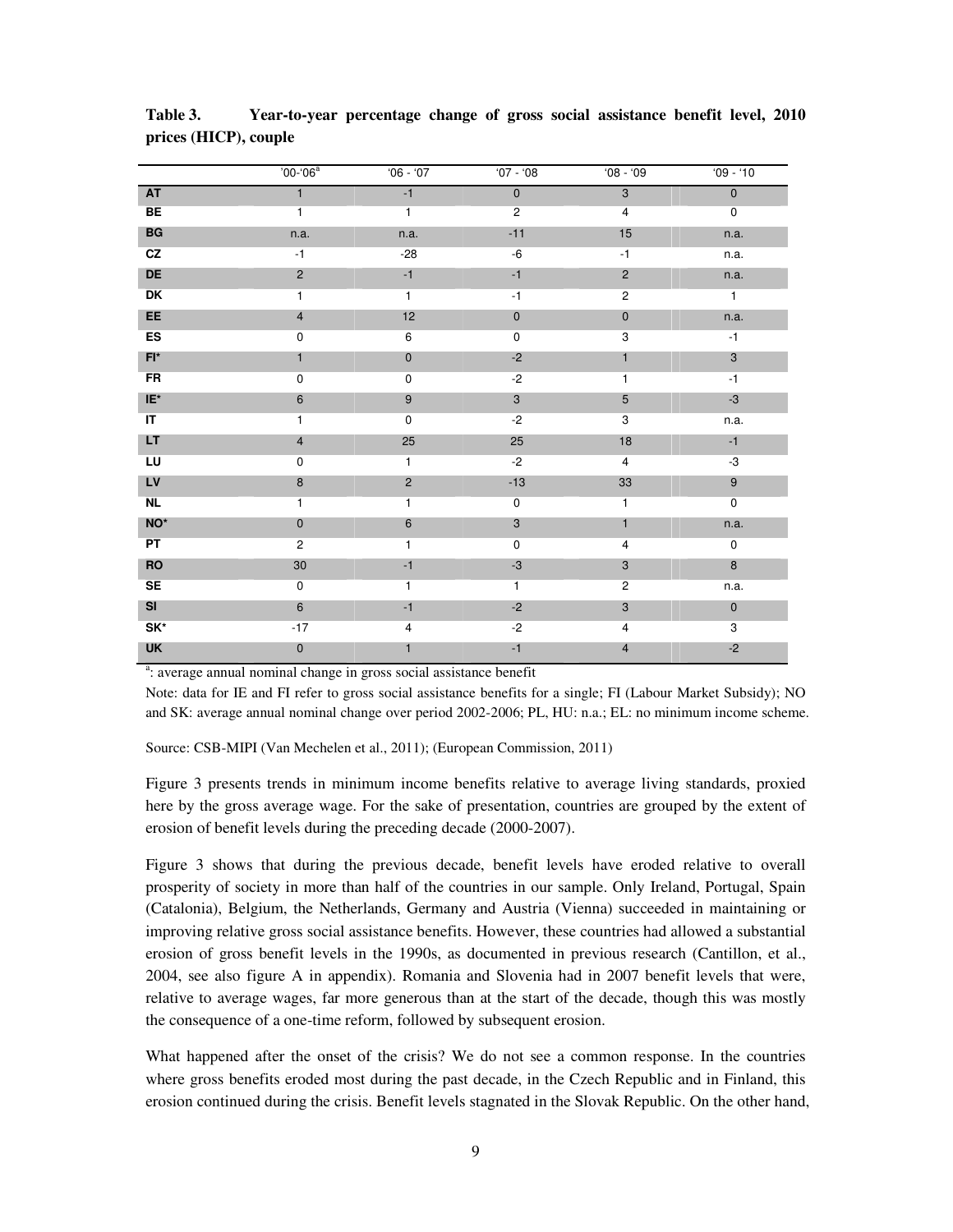strong rises in gross benefits relative to gross average wage occurred in the United Kingdom, Lithuania, and Estonia. In the latter country, gross average wages were substantially affected by the crisis.

In those countries where erosion was limited over the past decade, again, a mixed picture emerges. In most countries, crisis measures did not counter the gradual erosion of previous years. However, in Lithuania, strong nominal increases ensured that benefits grew over and above average wages. Although these increases had already started in 2006, their pace accelerated during the crisis. In Italy (Milan), gross benefits increased somewhat at the start of the crisis, although the impact is limited.

Both in Slovenia and in Romania the crisis came after years of benefit erosion. In both countries, this erosion was countered. Other increases occurred in Belgium, Ireland and Germany<sup>5</sup>. Yet in the first two countries this increase seems to be in line with earlier developments. On the other hand, in the Netherlands and Portugal, gross benefits eroded marginally.

All in all, gross social assistance benefits have not suffered serious blows during the crisis. In nominal as well as real terms, increases are to be observed, especially immediately after the start of the crisis. In relative terms, increases of gross benefit levels are in line with earlier trends for most countries. We do not observe a general break in trends or exceptional reactions, except for the nominal decrease of social assistance benefits in Ireland, and the strong increases in Lithuania and Latvia. It remains to be seen whether the latter countries have indeed embarked on a new, more generous path. Absence of nominal increases in 2009-2010 (Lithuania) and 2010-2011 (Latvia) suggest this is not the case. Other policy measures impacting on the income of social assistance recipients do not directly appear in time series on gross benefits. Governments may well be inclined towards alternative measures, as retrenchment in gross benefit levels is rather visible and potentially controversial. Thus the next section asks whether governments used other routes to implement changes in minimum income protection systems.

<sup>&</sup>lt;sup>5</sup> Not in figure.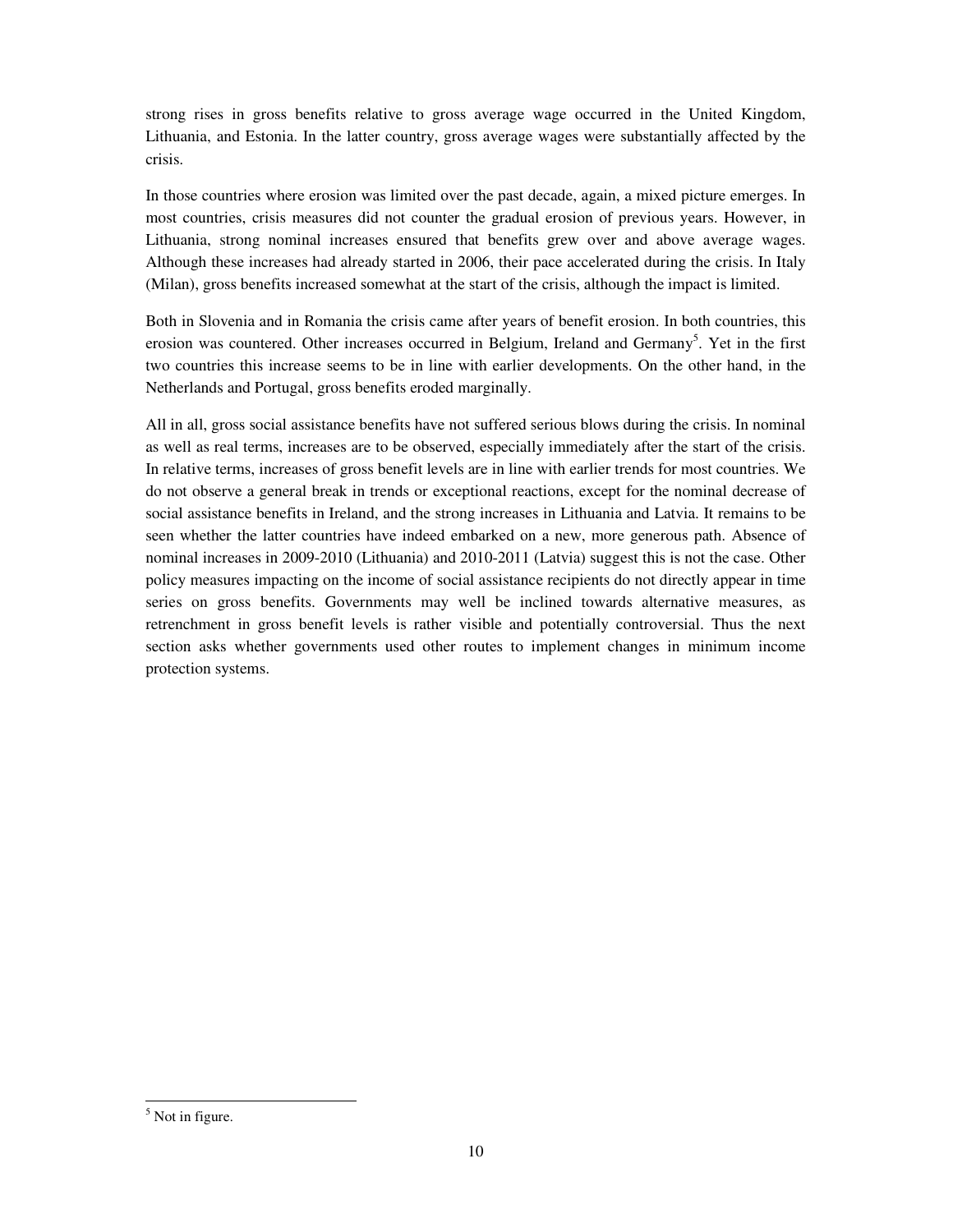**Figure 3. Trends in gross social assistance benefits for a couple relative to gross average wages, 2000-2009/2010, 2000=100\*** 



\*SK: 2002=100; LV: 2004=100. FI: gross benefit for a single.



<sup>\*</sup>NO: 2002=100; PL and LT: 2004=100



<sup>\*</sup>countries are grouped according to former evolution. (large erosion, minor erosion, equal or increase) Source: CSB-MIPI (Van Mechelen et al., 2011); (European Commission, 2011), (Eurostat, 2011)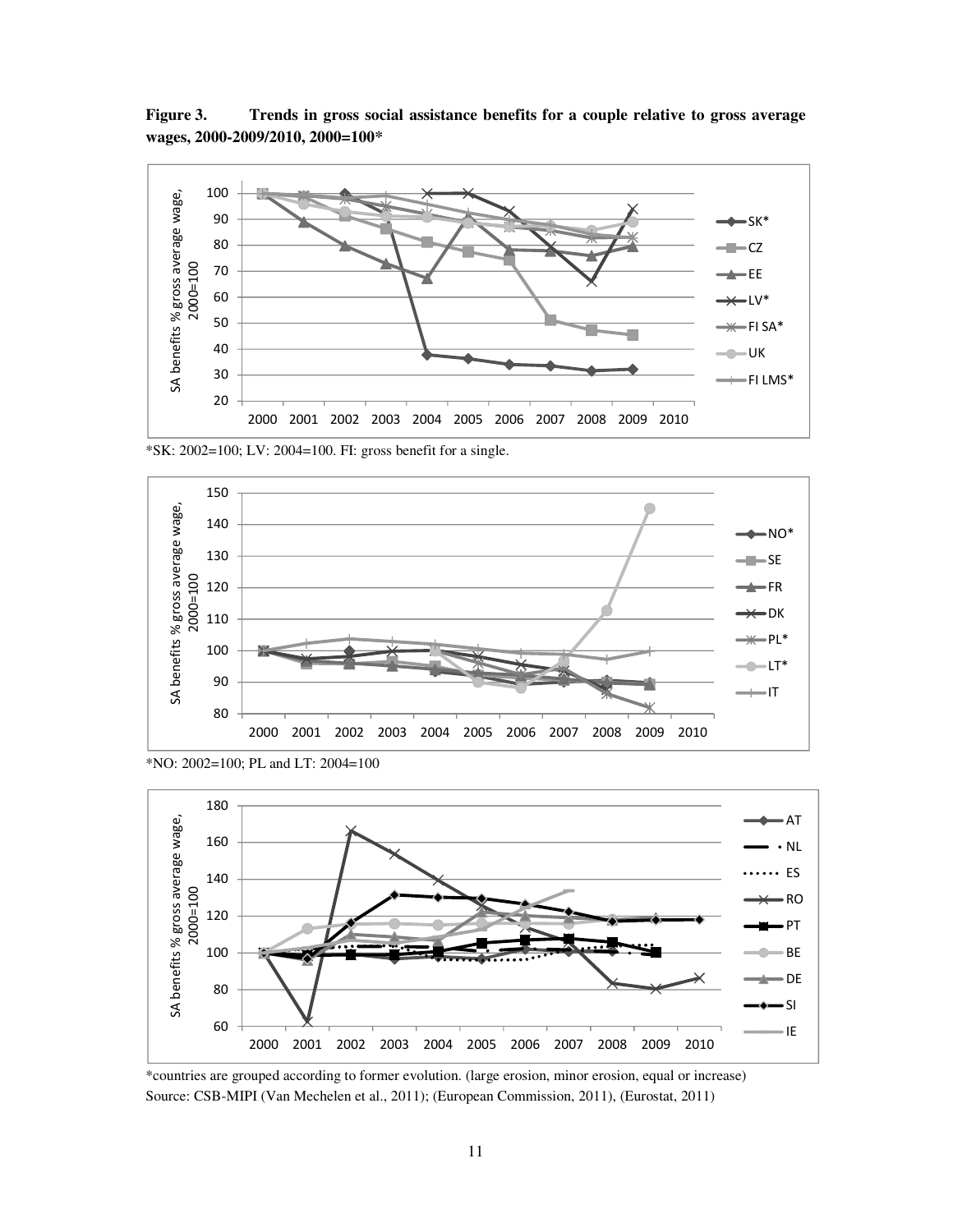#### 4.2 Net disposable incomes of social assistance recipients

Table 4 shows policy changes affecting *net* disposable income packages of minimum income recipients, including policy changes affecting child benefits, taxes, social security contributions and (also) gross benefit levels. It also includes measures affecting the generosity of income packages in more indirect ways, by changing time limits or income criteria. Please note that we do not include regular indexation.

Table 4 splits policy measures in those taken before June 2009 and those issued between July 2009 and mid  $2010^6$ . This division is caused by the set-up of our data-gathering effort, with policy changes taken before mid 2009 still reflected in the model family simulations for  $2009<sup>7</sup>$ . If available, more detailed information on the implementation date is included. Therefore, the information provided by national respondents (see section 2) is supplemented with information from MISSOC and the OECD Benefit and Wages country reports. It is possible that not all the measures reported in the table are genuine crisis measures.

Countries that did not report measures affecting net disposable income of social assistance benefits are Denmark, Spain, Finland, Italy, the Netherlands, Sweden, Slovenia and Slovakia<sup>8</sup>. As for Denmark and Italy, possibly in-kind benefits or services helped to cushion the impact of the crisis. In Finland, the crisis effectively prevented expected increases, but no cuts were enacted.

In general, most countries took measures that raised the net disposable incomes of social assistance recipients, either by directly raising social assistance benefits (BE, BG, LT, LV, IE, NO, RO and the UK) or by introducing a supplementary allowance (Luxembourg). Also in the US, benefits under the Supplemental Nutritional Assistance Program (SNAP, food stamps) were increased by 13.6%. Immervoll and Llena-Nozal (2011) report similar measures for other OECD countries. A number of countries chose to increase child related benefits (AT, DE, IE, LT, PT, RO, UK). France awarded oneoff measures to particular groups of the low-income population. One of these measures was conditional upon having children of school-age. Slovenia awarded a one-time supplement to its minimum income recipients during the crisis.

Most of these expansionary anti-crisis measures were taken before or during the summer of 2009. Only in Latvia, Romania and the United Kingdom, increases of gross benefits apart from regular indexation were enacted more recently. This lack of new measures during 2010 may be due to a wish or a need to limit expenditures, at a time when the budgetary challenges of the crisis were gaining more attention.

<sup>&</sup>lt;sup>6</sup> Other presentations of these crisis measures are conceivable. For instance, Hemerijck (Hemerijck, 2012) argues that the perception and nature of the crisis changed by the end of 2009, turning from a recession into a budgetary crisis.

 $7$  See Figure 4 on the adequacy of net benefit levels.

<sup>&</sup>lt;sup>8</sup> Greece is not included since no general minimum income scheme exists in this country.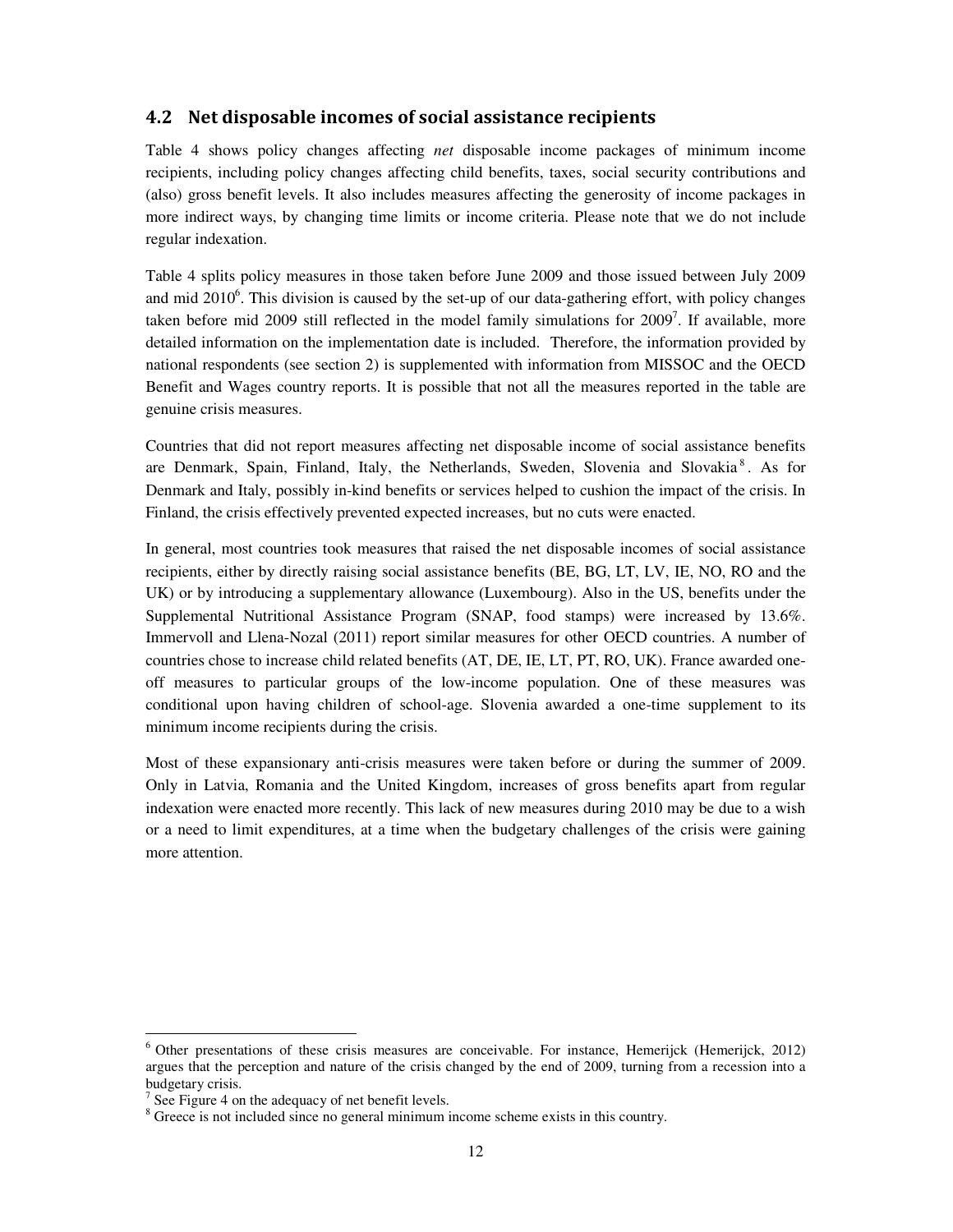|           | After onset crisis (until June 2009)                                                                                                                                                                                                                           | More recent measures (July 2009-Mid 2010)                                                                                                                                                                                                                |
|-----------|----------------------------------------------------------------------------------------------------------------------------------------------------------------------------------------------------------------------------------------------------------------|----------------------------------------------------------------------------------------------------------------------------------------------------------------------------------------------------------------------------------------------------------|
| AT        | Net: Universal rise of child tax credit and child benefit                                                                                                                                                                                                      | Gross: September 2010: new minimum income benefit<br>scheme, that presumably benefits social assistance<br>recipients*                                                                                                                                   |
| BE        | Gross: 2008: rise by 2%<br>2009: rise by 2%                                                                                                                                                                                                                    |                                                                                                                                                                                                                                                          |
| <b>BG</b> | Gross: 2009: rise by 18.2%<br>1/7/2008: Stricter time limit: duration limited to 12<br>months (previously 18 months)*                                                                                                                                          |                                                                                                                                                                                                                                                          |
| CZ        | Gross: decrease after 6 months of benefit receipt *                                                                                                                                                                                                            |                                                                                                                                                                                                                                                          |
| <b>DE</b> |                                                                                                                                                                                                                                                                | Net: July 2009: temporary increase of child related<br>lump-sum benefits in determination of the level of the<br>Arbeitlosengeld II                                                                                                                      |
| EE        | Net: abolishment of school allowance                                                                                                                                                                                                                           |                                                                                                                                                                                                                                                          |
| <b>FR</b> | Net: one-off measures (lump-sum benefits) for<br>certain groups of low-income households                                                                                                                                                                       |                                                                                                                                                                                                                                                          |
| HU        | Gross: Rise, but conditional upon participation in<br>employment programme*                                                                                                                                                                                    | Gross: decline: January 2010: only one adult per<br>household eligible for higher benefit<br>Net : January 2010: decreased eligibility period for child<br>benefit                                                                                       |
| IE.       | Gross: rise<br>Net: increase in support for lone parent families                                                                                                                                                                                               | Gross: decline (January 2010)<br>Net: Reduction of child benefits and support for lone<br>parent families                                                                                                                                                |
| LT        | Gross: January and August 2008: increase of state-<br>supported income from LTL 235 to LTL 350<br>Net: 2008: laxer means-test (exclusion of certain<br>income sources)<br>July 2008: increase in child benefit<br>2009: child benefit has become means-tested. | Net: January 2010: income limit for means-tested child<br>benefit was halved, from 1050LTL to 525 LTL.                                                                                                                                                   |
| LU        | Net: - Introduction of cost of living allowance<br>- Linear increase of tax brackets                                                                                                                                                                           |                                                                                                                                                                                                                                                          |
| LV        | Gross: January 2009: rise                                                                                                                                                                                                                                      | Gross: October 2009: rise<br>Net: - July 2009: temporary decline of child benefit<br>- January 2010: Withdrawal of ceiling of benefits<br>(in case of large families)<br>July 2009: abolishment of time limits<br>December 2009: Means-test: less strict |
| <b>NO</b> | Gross: rise of benefits in national guidelines by 5%                                                                                                                                                                                                           |                                                                                                                                                                                                                                                          |
| PL        |                                                                                                                                                                                                                                                                | Gross: Envisaged indexation did not occur                                                                                                                                                                                                                |
| PT        | Net: increase of child benefits for low income<br>categories                                                                                                                                                                                                   | Net: June 2010: end of complementary support<br>Stricter means test                                                                                                                                                                                      |
| RO        | Gross: rise<br>Net: child benefit extended                                                                                                                                                                                                                     | Gross: rise + financing fully covered by national<br>government<br>Net: lower eligibility threshold for heating allowance<br>(July 2009)                                                                                                                 |
| <b>SI</b> |                                                                                                                                                                                                                                                                | August 2009: one-off supplement                                                                                                                                                                                                                          |
| UK        | Gross: increase (April 2009)<br>Net: rise of child tax credit and child benefit                                                                                                                                                                                | Gross: increase (April 2010)<br>Net: rise of child tax credit and child benefit                                                                                                                                                                          |
| US        | Gross: increase of SNAP benefits                                                                                                                                                                                                                               |                                                                                                                                                                                                                                                          |

#### **Table 4. Overview of measures affecting net disposable income at social assistance since 2008 until mid 2010**

\* Respondent indicates that the measure was already legislated before the onset of the crisis: no crisis measure.

Source: CSB-MIPI (Van Mechelen et al., 2011), (European Commission, 2011), (OECD, 2010)

On the other hand, "negative" measures were remarkably absent immediately after the onset of the crisis. Estonia abolished a school allowance, whereas Lithuania combined a considerable increase of gross social assistance benefits with making the child benefit means-tested out of budgetary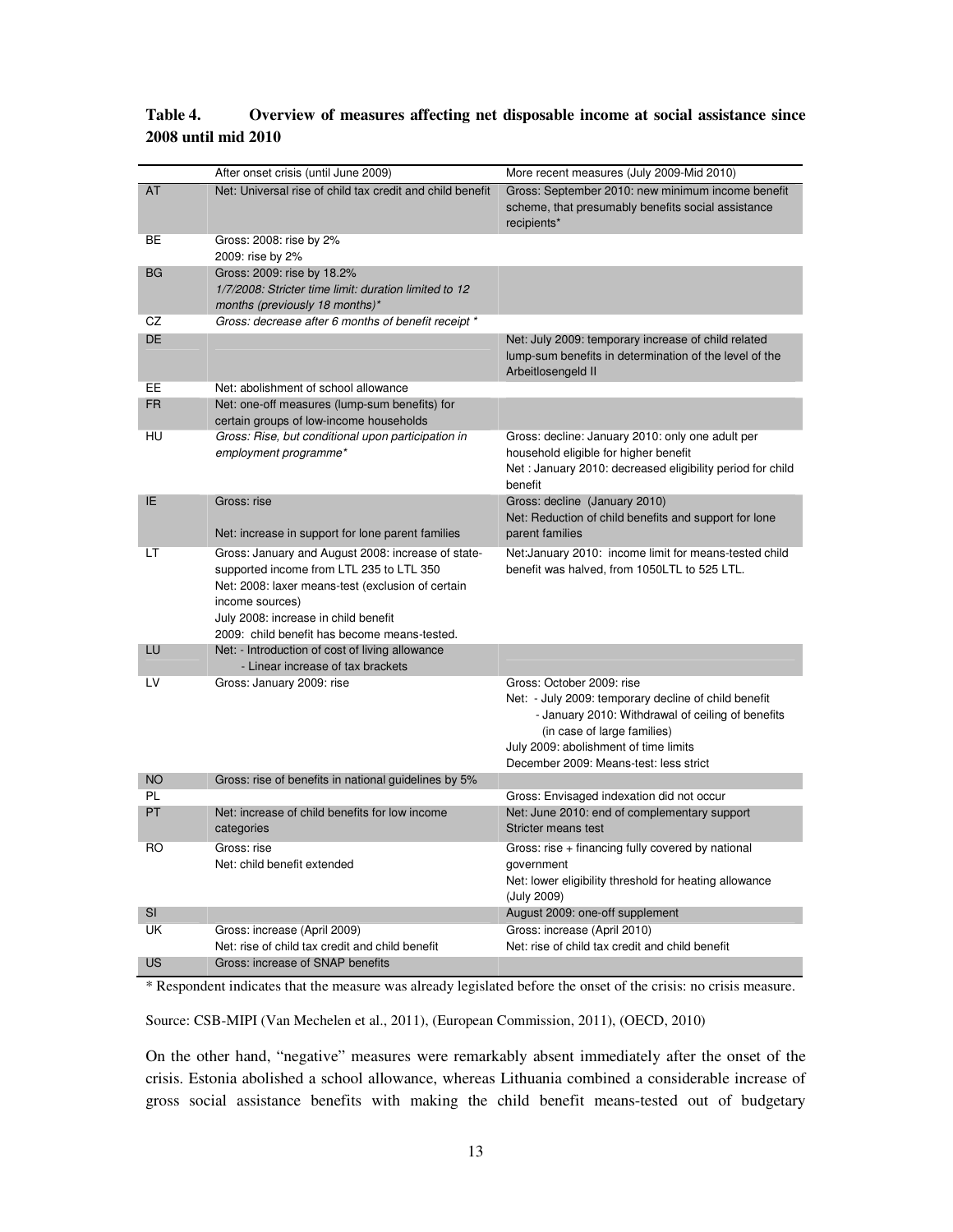considerations. Also the Czech Republic implemented a measure negatively impacting on net disposable income. However, both in the Czech Republic and Hungary, the measures enacted in the first crisis years were no genuine crisis measures, but were part of more far-reaching reforms legislated before the onset of the crisis. In the Czech Republic, the reform stipulated that after six months of benefit receipt, gross benefits are diminished, unless one has participated in active labour market programmes. In Hungary, a new benefit was introduced in 2009 for those of working age that are able to work. Adults receive higher (individual) benefits, but benefit receipt is made conditional upon participation in ALMPs. The Bulgarian tightening of time limits also appears part of a broader government strategy, initiated in 2006, taking a tougher line on minimum income recipients (Bogdanov & Zahariev, 2009).

In a later stage of the crisis negative measures became more common. Although Romania and Latvia introduced already in the summer of 2009 some minor cuts, these were still followed by additional increases in gross benefits. These increases were far from trivial (see section 4.1), whereas the negative measures, a decrease of the universal child benefit in Latvia and a lower eligibility threshold for a heating allowance in Romania, were relatively moderate. In Poland, the planned three-yearly indexation of benefit thresholds was skipped. In 2010, four more countries implemented measures that had a negative impact on net income of minimum income recipients. The Irish government cut gross social assistance and child benefits. In Lithuania, the earlier introduced means-test for child benefits was tightened. The Portuguese government tightened access to minimum income benefits. In Hungary, a measure introduced by the 2009 reform, was partly withdrawn. From 2010 on, only one adult per household can qualify for a higher benefit.

These retrenchment measures are relatively diverse. A number of countries effectively diminished or abolished benefits (although only one country has gone as far as to cut minimum income benefits), whereas other countries have made access to benefits harder by introducing or strengthening meanstests. All in all, reductions of net disposable income are mostly not directly caused by changes in the minimum income scheme, but are achieved more indirectly, through the child benefits scheme and, in a less visible way, by lowering eligibility thresholds and skipping indexation.

## 4.3 How well do minimum income protection provisions protect against poverty?

We now turn to the question of how adequate minimum income protection provisions are in protecting against poverty. In its resolution of 20 October 2010 on the role of minimum income in combating poverty and promoting an inclusive society in Europe, the European Parliament 'takes the view that adequate minimum income schemes must set minimum incomes at a level equivalent to at least 60% of median income in the Member State concerned' (European Parliament, 2010). The European poverty line is thus put forward as a reference point to assess the adequacy of benefit levels, despite the fact that the debate on whether this operationalisation of poverty is appropriate has revived recently as a result of the enlargement of the EU (Fahey, 2007).

Figure 4 uses the EU poverty line to assess the adequacy of benefit levels. This figure includes all the measures mentioned in the first column of Figure 4, i.e. the measures implemented before the end of June 2009<sup>9</sup>. The figure shows that social assistance benefit packages (including housing allowances

<sup>&</sup>lt;sup>9</sup> The Hungarian reform is the only exception.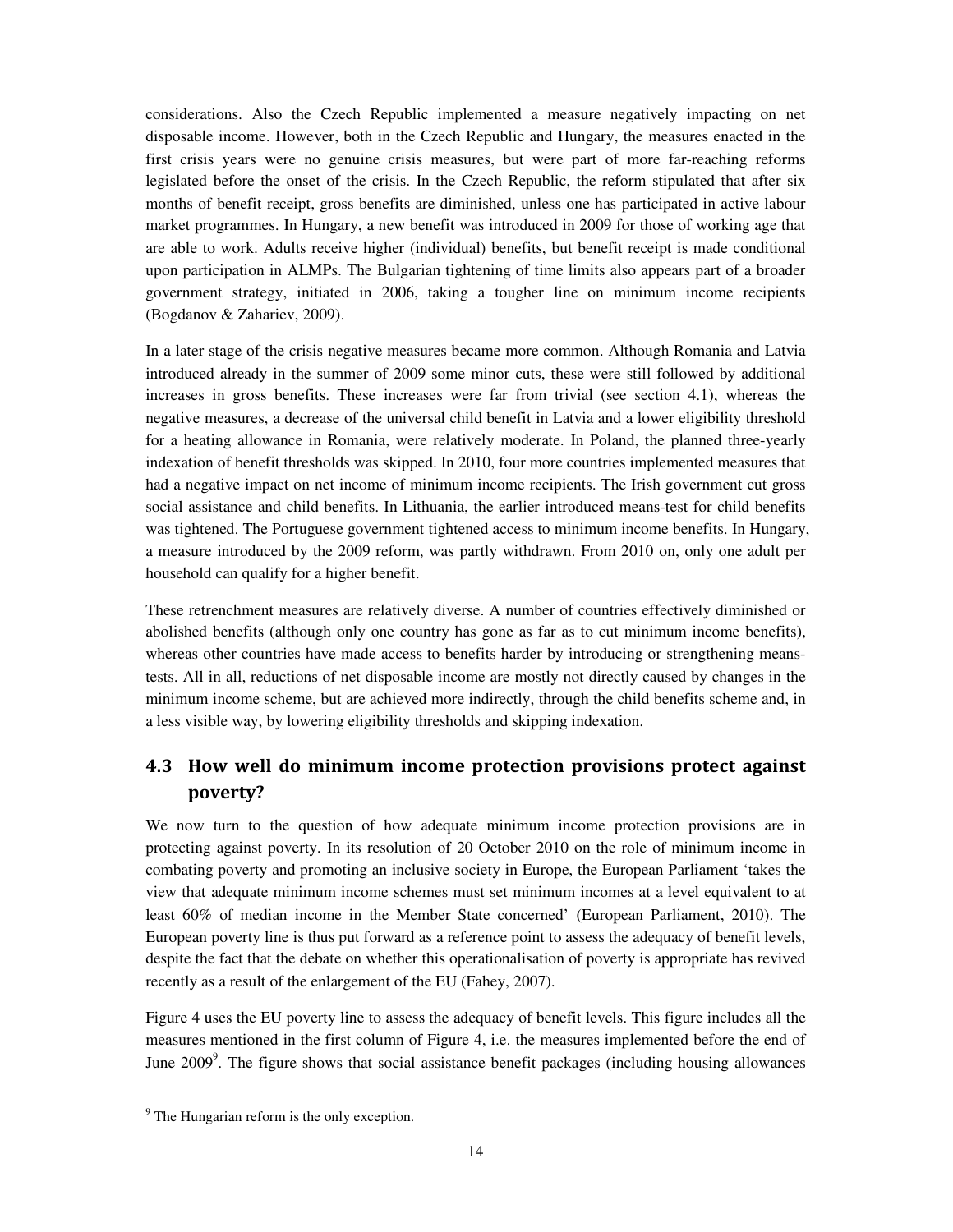and child benefits but excluding in-kind benefits and associated rights) are above the European poverty line only in Ireland (for single person households) and in Denmark (for couples). It remains to be seen how the recent cuts in Irish minimum income benefits will influence this ranking. In the other EU Member States social assistance benefit packages are insufficient to protect benefit recipients and their households against poverty $10$ .

In the Netherlands, Luxembourg, Belgium, Austria (Vienna), Germany, France, but also in Latvia benefit levels are between 40% and 50% of median equivalent household income, although there is generally considerable variation across family types. In the majority of countries social assistance payments are usually below 40% of median income, especially for households without children. This is even the case in rich Member States such as Finland, Sweden, Norway and the United Kingdom. In the Slovak Republic, Estonia, Bulgaria and Romania, benefit levels are typically set below half the poverty line. Following a different methodology, Figari et al. (2011) also points to the general inadequacy of minimum income schemes.

Figure 4 also shows that the countries where measures have been taken negatively affecting net disposable incomes of minimum income beneficiaries (EE, HU, PT, PL, IE, and, more moderately: LT, RO, LV) are not uniformly among the most generous countries. Although Ireland had the most generous minimum income benefits for able-bodied working-aged persons before the cuts<sup>11</sup>, other countries, such as Estonia, find themselves at the other end of the spectrum.

 $10$  The CSB-MIPI-estimates of net social assistance benefit packages tend to provide a(n even) less favourable picture of the adequacy of assistance payments than the estimates presented in the OECD's Employment Outlook 2009. This is largely explained by the fact that the CSB-MIPI data draw on much lower housing costs. Whereas the CSB-MIPI study focuses on households with a rental costs equal to only 2/3 of median rent (SILC), the OECD estimates are based on the assumption that in all countries housing costs are equal to 20% of average wage, for all family types (see Van Mechelen et al, 2011).

 $11$  In fact, this leading position was used to defend these cuts, according to Dukelow (2011).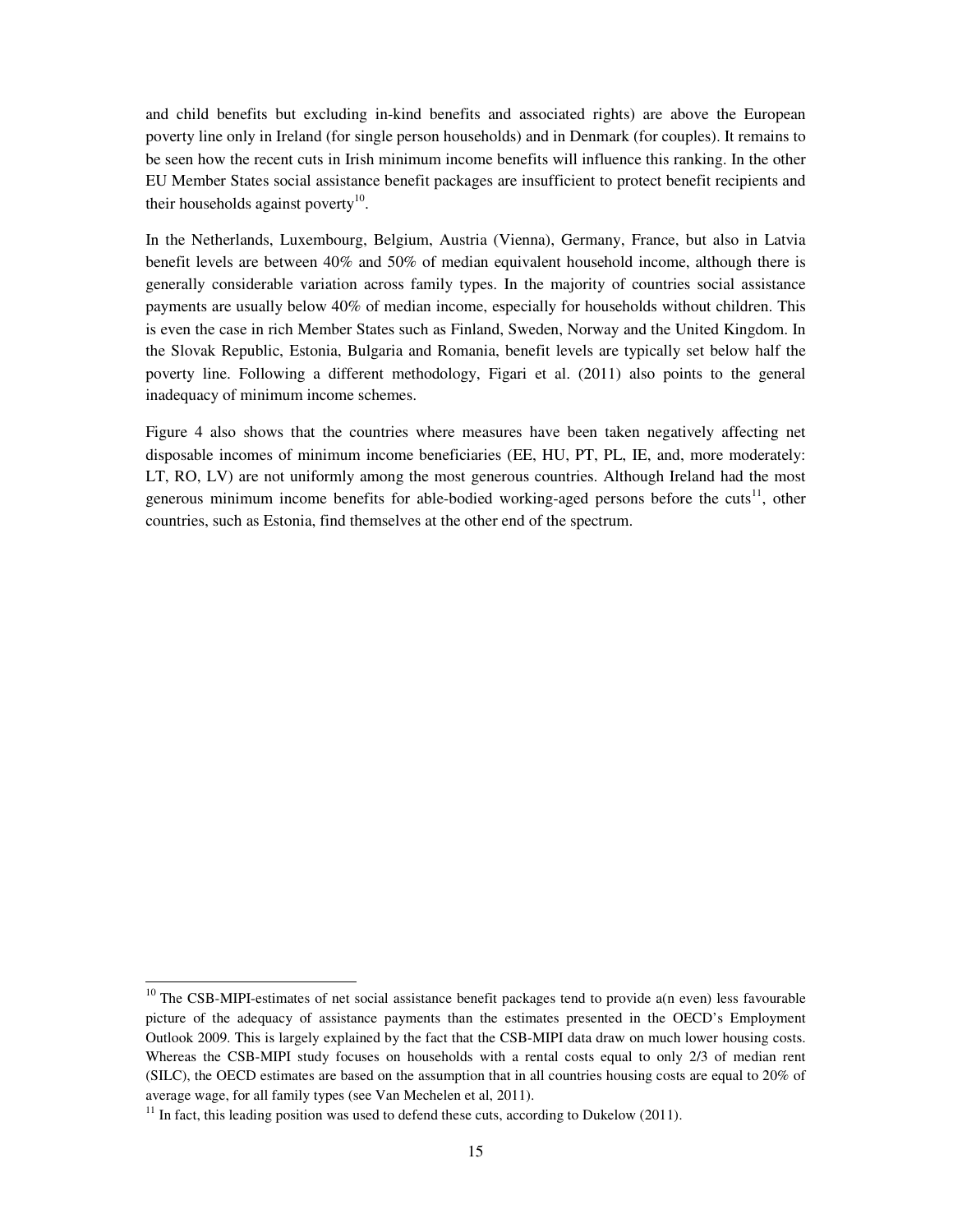





Note: In some countries, such as the US, Italy and Bulgaria, time limits apply, either formal or discretionary. In order to avoid additional assumptions, the levels displayed do not take these time limits into account.

Source: CSB-MIPI (Van Mechelen et al, 2011); (Eurostat, 2011)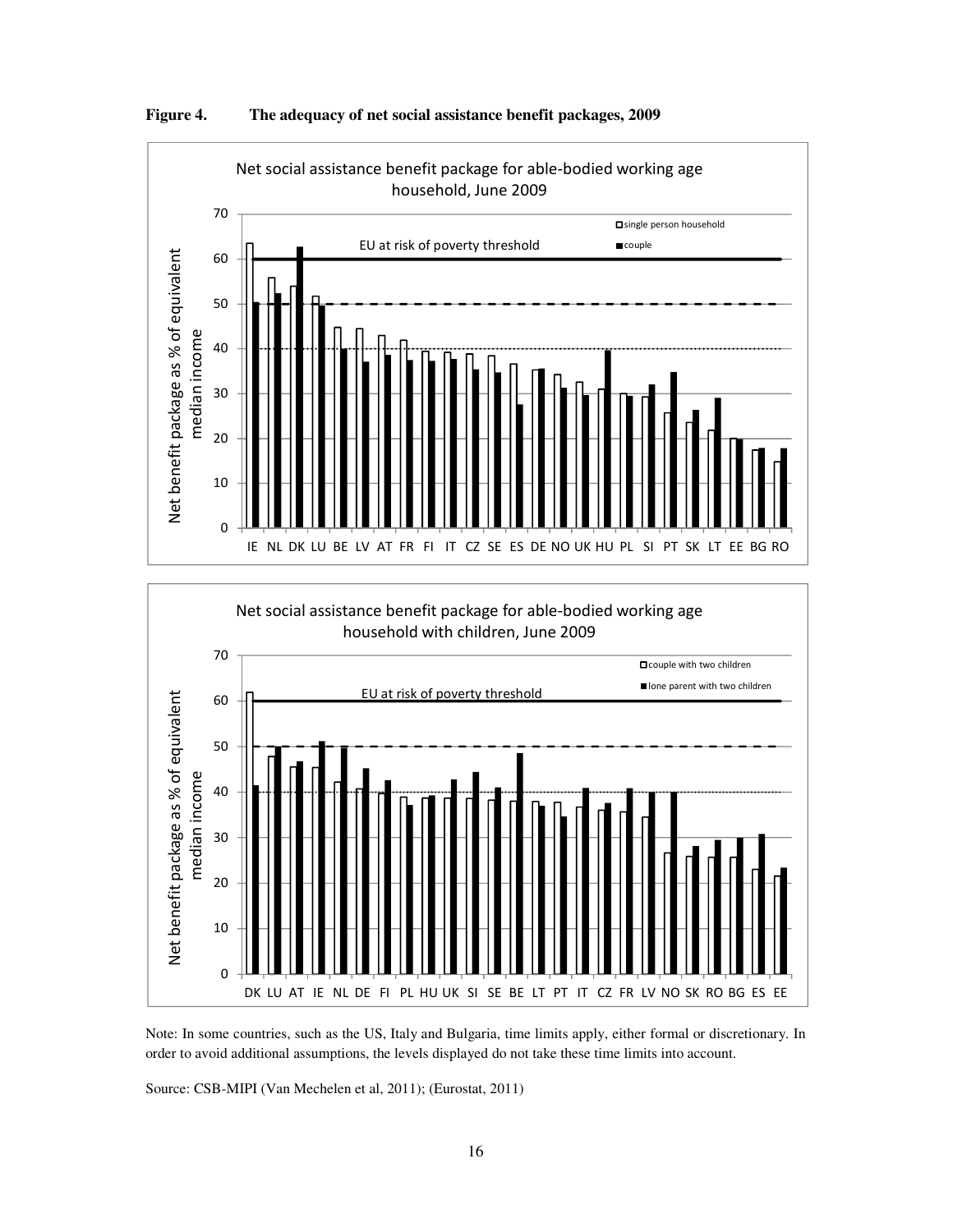#### 5 Changes in behavioral requirements

This section looks at changes in behavioral requirements as these apply to people receiving social assistance or equivalent support<sup>12</sup>. Behavioral requirements do not directly impact on the generosity of net income, but aim to regulate behavior of minimum income recipients through the use of sanctions or supportive measures (or both), possibly coupled with investments in their skills/human capital. In previous years, this aspect of minimum income schemes has gained in importance, as governments have become more focused on activation (Eichhorst & Konle-Seidl, 2008; Weishaupt, forthcoming).

Table 5 provides an overview of changes in behavioral conditionality (and the closely intertwined social investment) measures implemented since the onset of the crisis. This table mainly describes the impact of the crisis on the *legal* rules applying to social assistance recipients. Differences in implementation are understandably harder to capture.

Only for a limited number of countries, our experts report changes in behavioral requirements during the crisis period under review. Even so, most of these changes were implementations of earlier legislated reforms. In only six countries, changes were reportedly implemented during the crisis period: Estonia, Finland, Latvia, Portugal, Romania and the UK. In four countries (Finland, Latvia, Portugal and the UK), active labour market measures for minimum income recipients were expanded, or participation financially encouraged. Portugal is apparently the only country that imposed harsher sanctions in case of non-compliance. Active labour market programmes were also expanded elsewhere in Europe, for instance in Ireland<sup>13</sup>, Sweden and Denmark, but it is not clear to what extent minimum income beneficiaries have benefited in these countries. (Bonoli, 2010; Chung  $&$  Thewissen, 2011; Weishaupt, 2011).

Only in two countries, Romania and Estonia, behavioral requirements became less strict during the crisis period. However, the changes apply to a very small subset of the social assistance population (for instance in Romania: those adults caring for a handicapped child aged 16-18 years).

 $12$  The focus of the CSB-MIPI questionnaire was on regulations with regard to behavioral conditionality, thus regulating ongoing benefit receipt. Crisis measures may also have impacted on other types of conditionality, such as the means-test (see section 4.2).

<sup>&</sup>lt;sup>13</sup> The budget of the public employment service was raised in Ireland. However, it is not clear whether this actually benefited social assistance recipients. Dukelow (2011:422) mentioned that "prior to the full unslaught of the economic crisis … retrenchment focused on the less visible areas of conditions and entitlements". Also, according to the citizens information board, some active labour market programmes were made inaccessible by mid 2009 (Citizens information board, 2011)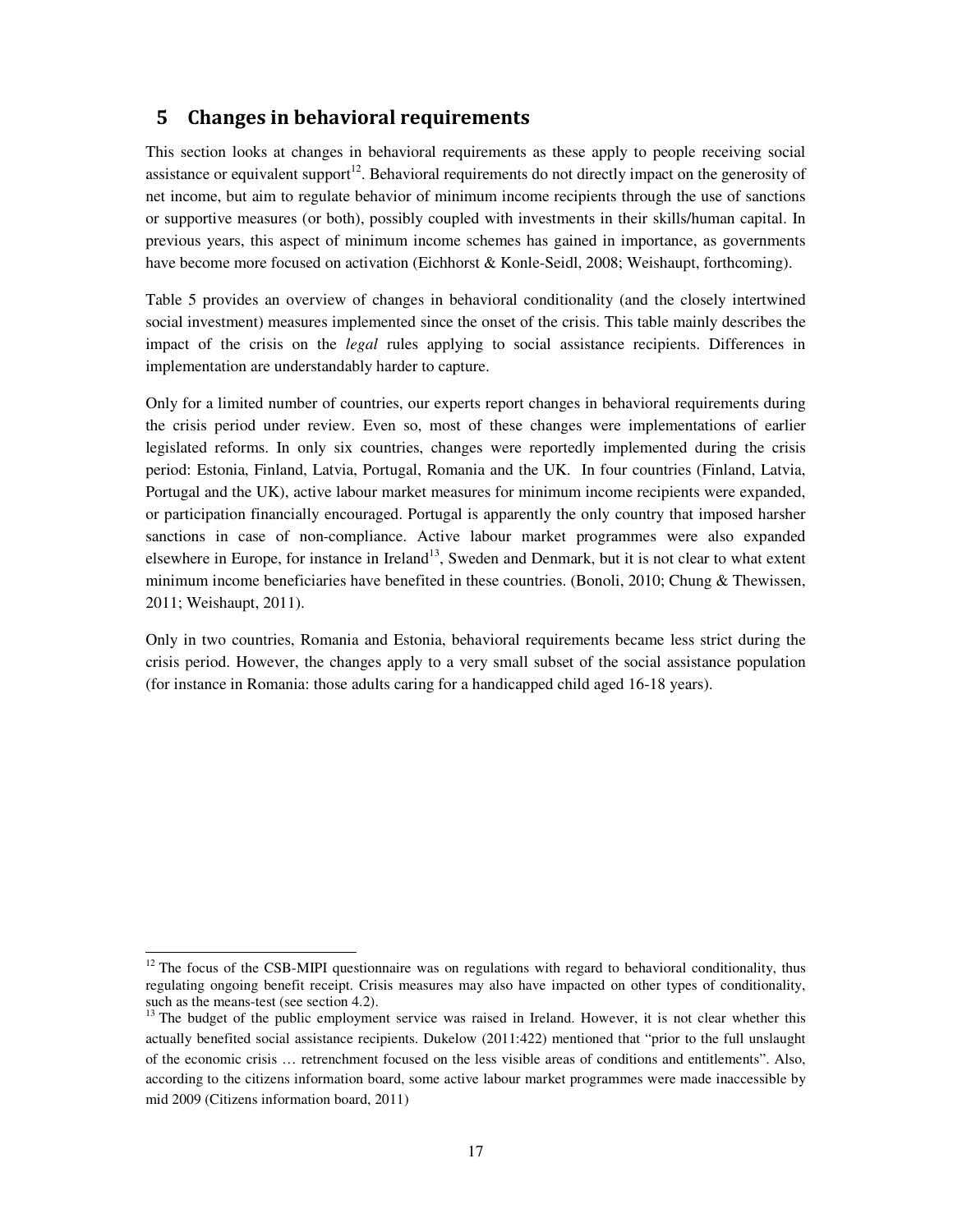|           | After onset crisis (until June 2009)                                                                                                                                      | More recent measures (July 2009-Mid 2010)                                                                                                                                                                                                                                                                                            |
|-----------|---------------------------------------------------------------------------------------------------------------------------------------------------------------------------|--------------------------------------------------------------------------------------------------------------------------------------------------------------------------------------------------------------------------------------------------------------------------------------------------------------------------------------|
| $CZ^*$    | After 6 months of SA receipt, benefit is reduced unless one<br>participates in public work or volunteer services (at least 20<br>hours/week)*                             |                                                                                                                                                                                                                                                                                                                                      |
| EE        | 1/5/2009: Less strict suitable work criterium                                                                                                                             |                                                                                                                                                                                                                                                                                                                                      |
| FI        | SA: Regulation to reduce waiting lists. More swiftly responding<br>to new demands and need of social assistance recipients.*                                              | LMS: 1/1/2010: maximum period of participation in<br>re-employment<br>programmes opening right to<br>supplement was increased from 185 to 200 days.<br>Activation measures that entitle to increased<br>benefits are defined more broadly. Increase of<br>activation allowance awarded upon participation in<br>activation measures. |
| <b>FR</b> | Introduction of rSa (june 2009): new activity requirements.*<br>But: not yet visible in practice because of crisis                                                        |                                                                                                                                                                                                                                                                                                                                      |
| HU*       | "Road to work": public employment organized by local<br>government for long-term unemployed and social assistance<br>beneficiaries (separate scheme with higher benefit)* |                                                                                                                                                                                                                                                                                                                                      |
| LV        |                                                                                                                                                                           | Sept 2009: Introduction of new ALMP: "Work<br>practice in municipalities with a stipend"                                                                                                                                                                                                                                             |
| <b>NL</b> |                                                                                                                                                                           | 1/10/2009: investment in the young act came into<br>force: youngsters must comply to more conditions<br>in order to receive a benefit *                                                                                                                                                                                              |
| <b>PT</b> | January 2009: introduction of new ALMP "employment contract<br>insertion plus"                                                                                            | June 2010: Offer of active<br>labour<br>market<br>programmes will be expanded, so as to ensure a<br>maximum waiting period of 6 months.<br>Harsher sanctions, especially in the case of fraud.                                                                                                                                       |
| <b>RO</b> | activity<br>requirements for<br>adults<br>with<br>strict<br>Less<br>care<br>responsibilities                                                                              |                                                                                                                                                                                                                                                                                                                                      |
| UK        | Expansion of active labour market programmes: $6th$ month offer<br>(April 2009)                                                                                           | Expansion of active labour market programmes:<br>"support for the newly unemployed", "Young<br>person's guarantee" and "Future job fund" (October<br>2009)                                                                                                                                                                           |

**Table 5. Overview of changes in behavioral requirements from 2008 on until mid 2010** 

\*: respondent notes that this change was already legislated before the onset of the crisis. Source: CSB-MIPI (see Van Mechelen et al., 2011)

#### 6 Conclusion

This paper has dealt with two basic questions. First, how, if at all, did EU governments adjust their minimum income protection policies in response to the initial phase of the current crisis? Did that response prove to be a path-breaking event, and was there any communality in the response across the EU? Second, do minimum income schemes in the EU provide adequate protection against poverty?

As for the first question, we find a general pattern of increases in gross minimum income benefits levels across the EU during the first phase of the crisis. These hikes by and large sufficed to keep benefits in line with average living standards, be it that exceptions exist. In some countries these increases countered a trend of gradual decline during the pre-crisis years. Yet the size of the increases does not point to marked breaks in long-term trends.

In a substantial number of countries we find (additional) measures to boost the *net income packages*  of households reliant on social assistance or equivalent minimum income support. Most frequent are (targeted) hikes in child-related benefits. Some countries have awarded one-off lump-sum benefits.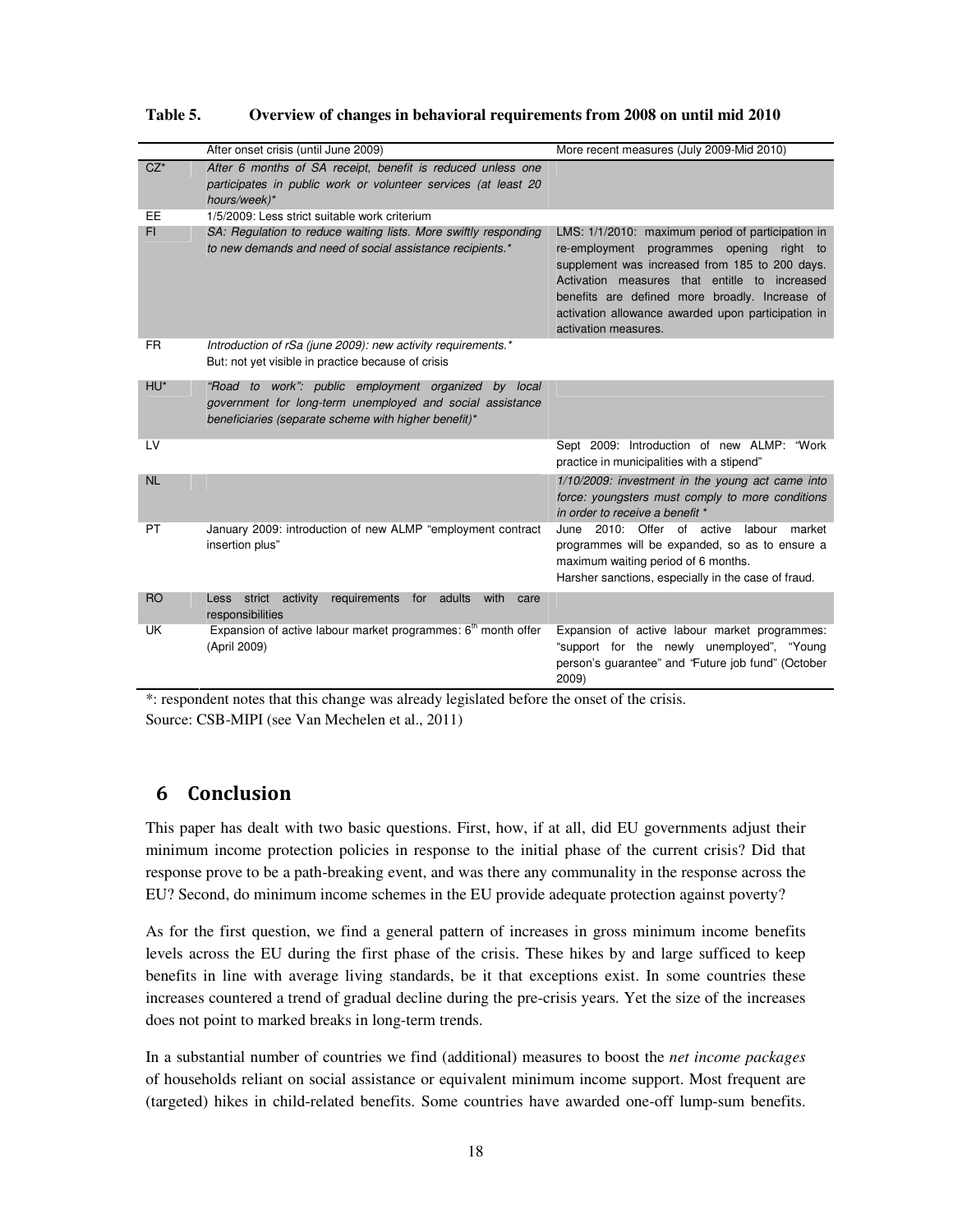Behavioral requirements imposed on minimum income recipients have been neither tightened nor relaxed. In a limited number of countries, activation efforts aimed at minimum income recipients have been intensified.

Although supportive measures are the general pattern during the initial phase of the crisis, some retrenchment measures are evident later on in at least a number of countries. Examples include: skipping indexation, tightening the means-test, abolishment or decrease of additional benefits (for instance child benefits). Only one country, Ireland, has actually cut minimum income benefits.

Despite a number of positive developments, net incomes of minimum income recipients continue to fall well short of the EU's at risk of poverty threshold in all but two EU countries. The size of the gap between the level of the social safety net and the poverty threshold varies across countries and family types, but it is generally quite substantial. In that sense, the fact that minimum income schemes have turned out remarkably resilient during the first crisis period offers little reason for complacence.

In the meanwhile, pressures for public spending cuts have mounted in most EU countries, in some countries to levels not seen in generations. Policy change in the direction of retrenchment seems not implausible. Both the UK and the Netherlands have already announced far-reaching reforms of their minimum income schemes. A close and continued monitoring of Europe's social safety nets seems in order.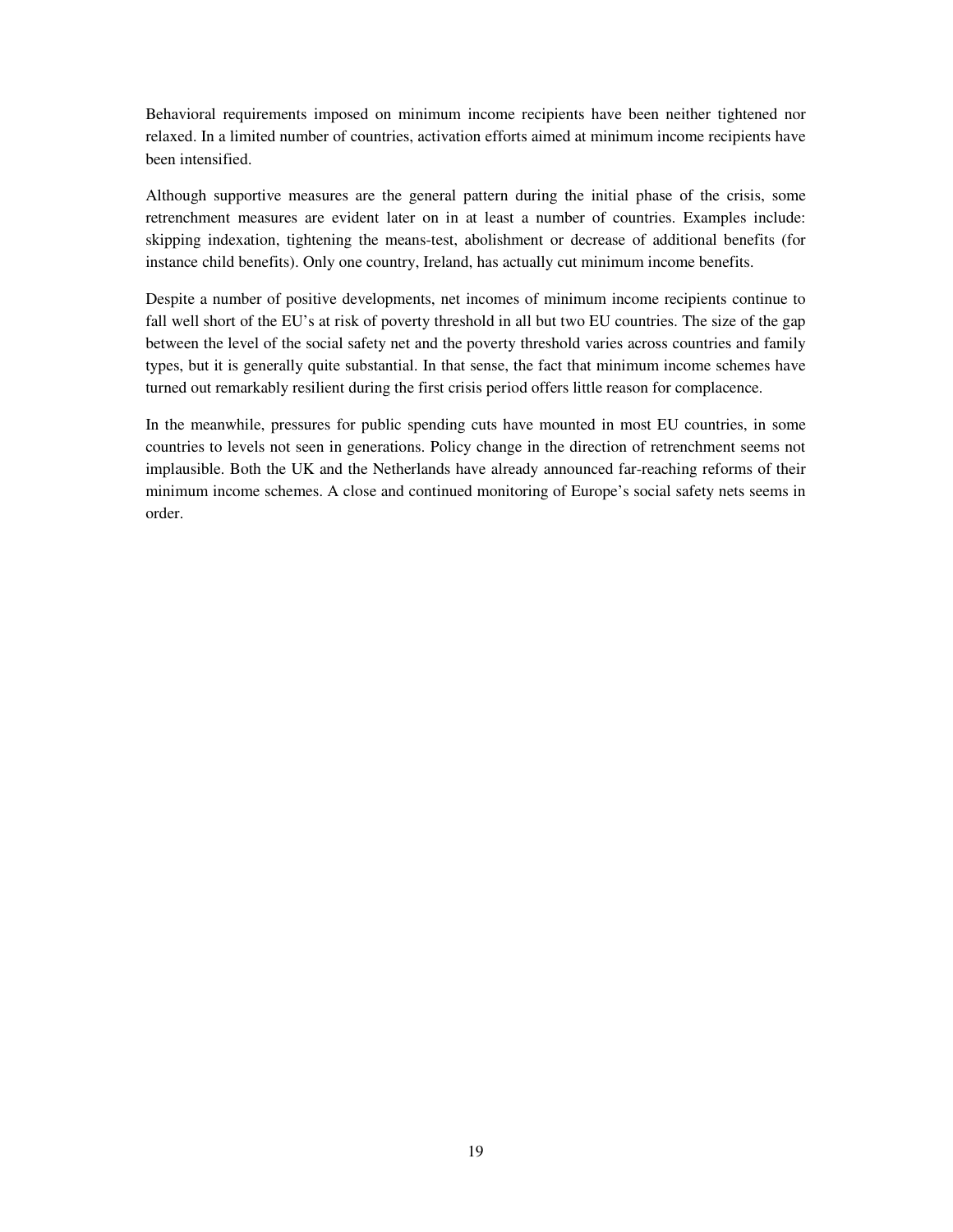# 7 Appendix

| Table A. | List of national experts |
|----------|--------------------------|
|----------|--------------------------|

| Austria               | <b>FUCHS</b>         | Michael   | European Centre for Social Welfare Policy and Research, Wien                                           |
|-----------------------|----------------------|-----------|--------------------------------------------------------------------------------------------------------|
|                       | <b>STANZL</b>        | Peter     | City of Vienna                                                                                         |
| <b>Belgium</b>        | <b>VAN MECHELEN</b>  | Natascha  | Herman Deleeck Centre for Social Policy (CSB), University of Antwerp                                   |
|                       | <b>MARCHAL</b>       | Sarah     |                                                                                                        |
| <b>Bulgaria</b>       | <b>BOSHNAKOV</b>     | Venelin   | University of National and World Economy, Sofia                                                        |
|                       | <b>DRAGANOV</b>      | Dragomir  | Senior Expert Policies and Strategies, Ministry of Labour and Social Policy                            |
| <b>Czech Republic</b> | <b>MUNICH</b>        | Daniel    | Center for Economic Research and Graduate Education - Economic Institute                               |
|                       | <b>PAVEL</b>         | Jan       | (CERGE-EI), Prague                                                                                     |
| <b>Denmark</b>        | <b>ABRAHAMSON</b>    | Peter     | University of Copenhagen                                                                               |
| Estonia               | VÕRK                 | Andres    | University of Tartu / Praxis Center for Policy Studies                                                 |
| Finland               | <b>KANGAS</b>        | Olli      | Kela, Helsinki                                                                                         |
|                       | HAATAJA              | Anita     |                                                                                                        |
| France                | <b>MATH</b>          | Antoine   | Institut de Recherches Economiques et Sociales (IRES), Paris                                           |
| Germany               | <b>BAHLE</b>         | Thomas    | Mannheimer Zentrum für Europäische Sozialforschung (MZES)                                              |
|                       | <b>HUBL</b>          | Vanessa   | Mannheimer Zentrum für Europäische Sozialforschung (MZES)                                              |
| Greece                | <b>MATSAGANIS</b>    | Manos     | Athens University of Economics and Business                                                            |
| Hungary               | <b>SZIVÓS</b>        | Péter     | Tárki, Budapest                                                                                        |
| Italy                 | <b>KAZEPOV</b>       | Yuri      | University of Urbino                                                                                   |
|                       | <b>SABATINELLI</b>   | Stefania  | University of Milan-Bicocca                                                                            |
|                       | <b>ARLOTTI</b>       | Marco     | University of Brescia                                                                                  |
| Ireland               | <b>MAITRE</b>        | Bertrand  | The Economic and Social Research Institute (ESRI), Dublin                                              |
| Latvia                | <b>VANAGS</b>        | Alf       | Baltic International Center for Economic Policy Studies (BICEPS), Riga                                 |
|                       | <b>VASILJEVA</b>     | Kristine  | Baltic International Center for Economic Policy Studies (BICEPS), Riga                                 |
| Lithuania             | SALANAUSKAITE        | Lina      | Maastricht University / (CSB), University of Antwerp                                                   |
|                       | <b>LAZUTKA</b>       | Romas     | Vilnius University                                                                                     |
| Luxembourg            | <b>BERGER</b>        | Frédéric  | Centre d'Etudes de Populations, de Pauvreté et de Politiques Socio-<br>Economiques (CEPS), Differdange |
| <b>Netherlands</b>    | <b>GOUDSWAARD</b>    | Kees      | Leiden University                                                                                      |
|                       | <b>VAN VLIET</b>     | Olaf      |                                                                                                        |
| Norway                | <b>WEST PEDERSEN</b> | Axel      | NOVA, Oslo                                                                                             |
|                       | <b>KOREN</b>         | Charlotte | NOVA, Oslo                                                                                             |
| Poland                | PIETKA-KOSINSKA      | Katarzyna | Center for Social and Economic Research (CASE), Warsaw                                                 |
| Portugal              | <b>BAPTISTA</b>      | Isabel    | Centro de Estudos para a Intervenção Social (CESIS), Lisboa                                            |
|                       | BRÁZIA               | Ana       | Centro de Estudos para a Intervenção Social (CESIS), Lisboa                                            |
| Romania               | RAT                  | Cristina  | Sociology Department, "Babes-Bolyai" University Cluj-Napoca                                            |
| Slovakia              | <b>GERBERY</b>       | Daniel    | Institute for Labour and Familiy Research, Bratislava                                                  |
| Slovenia              | <b>KUMP</b>          | Natasa    | Institute for Economic Research (IER), Ljubljana                                                       |
| Spain                 | <b>AIGUABELLA</b>    | Joaquim   | Gabinet d'Estudis Socials SCCL, Barcelona                                                              |
|                       | <b>LEOTTI</b>        | Paolo     |                                                                                                        |
| Sweden                | NELSON               | Kenneth   | Swedish Institute for Social Research (SOFI), Stockholm                                                |
| UK                    | <b>BRADSHAW</b>      | Jonathan  | Social Policy Research Unit (SPRU) / University of York                                                |
| US                    | <b>STOKER</b>        | Robert    | Trachtenberg school of public policy and public administration                                         |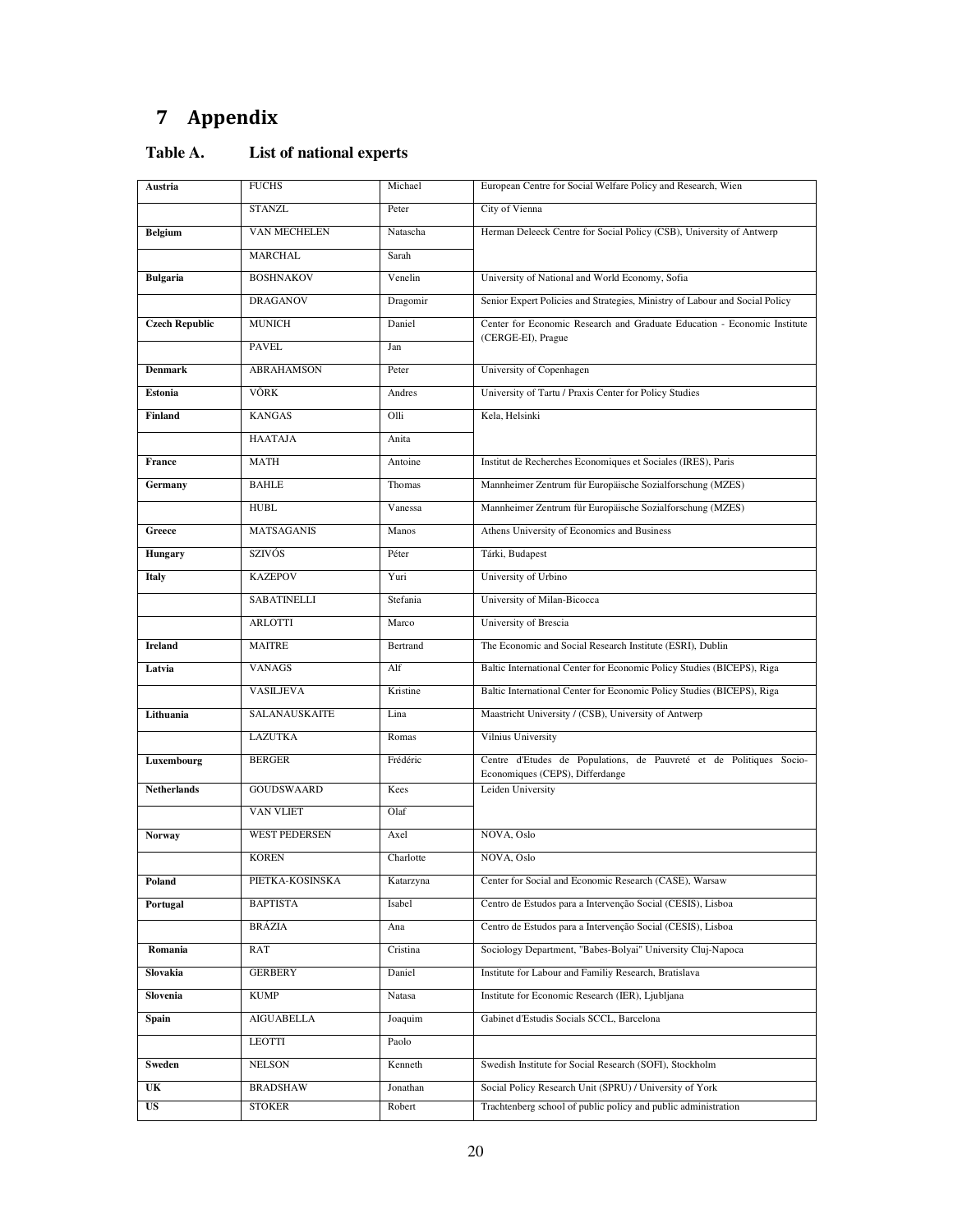

**Figure A. Trends in gross social assistance benefits relative to gross average wage, 1992- 2000** 

Source: CSB-MIPI (Van Mechelen, et al., 2011)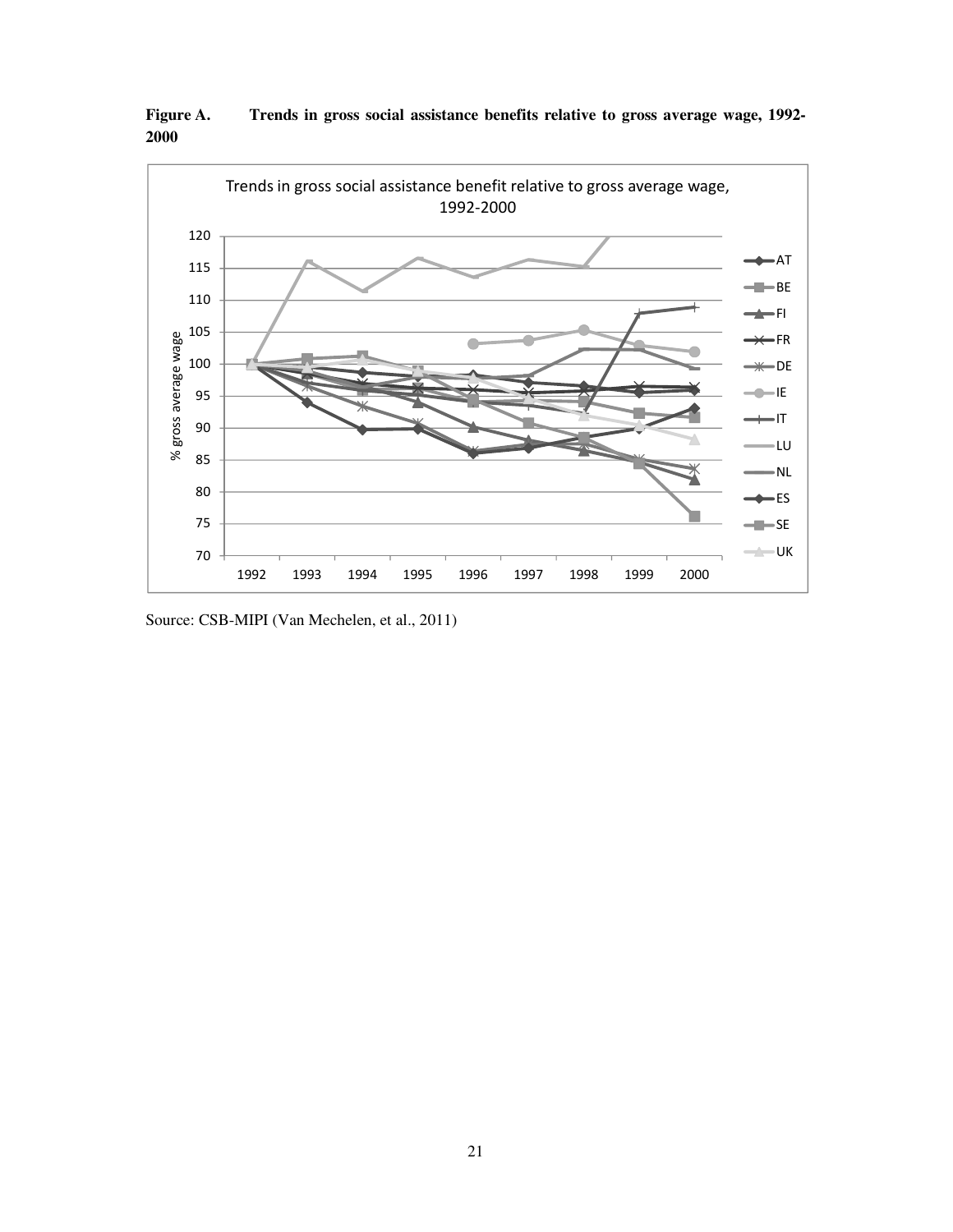#### 8 References

- Bogdanov, G., & Zahariev, B. (2009). *Analysis of the situation in relation to minimum income schemes in Bulgaria*: On behalf of the European Commission DG Employment, Social Affairs and Equal Opportunities.
- Bonoli, G. (2010). The Political Economy of Active Labor-Market Policy. *Politics and society, 38*, 435-457.
- Bradshaw, J., & Finch, N. (2002). *A comparison of child benefit packages in 22 countries*. Norwich: UK Department for work and pensions.
- Bundesagentur für Arbeit. (2010). Arbeitsmarkt 2009. *Amtlichen Nachrichten der Bundesagentur für Arbeit, 58*(2). Retrieved from http://statistik.arbeitsagentur.de/Statischer-Content/Arbeitsmarktberichte/Jahresbericht-Arbeitsmarkt-Deutschland/Generische-Publikationen/Arbeitsmarkt-2009.pdf
- Cantillon, B., Van Mechelen, N., Marx, I., & Van den Bosch, K. (2004). *The evolution of minimum income protection in 15 European Countries, 1992-2001* (CSB Berichten). Antwerp: Herman Deleeck Centre for Social Policy.
- Castles, F. G. (2010). Black swans and elephants on the move: the impact of emergencies on the welfare state. *Journal of European Social Policy, 20*, 91.
- Centraal Bureau voor de Statistiek. (2011). Statline. Retrieved 27.05.2011: http://statline.cbs.nl/statweb/
- Chung, H., & Thewissen, S. (2011). Falling back on old habits? A comparison of the social and unemployment crisis reactive policy strategies in Germany, the UK and Sweden. *Social Policy & Administration, 45*(4), 354-370.
- Citizens information board. (2011, 4/1/2011). Back to work allowance. Retrieved 20.5.2011, from http://www.citizensinformation.ie/en/social\_welfare/social\_welfare\_payments/social\_welfare \_payments\_and\_work/back\_to\_work\_allow.html
- De Deken, J., & Clasen, J. (2011). Tracking caseloads: the changing composition of working-age benefit receipt in Europe. In J. Clasen & D. Clegg (Eds.), *Regulating the risk of unemployment: national adaptations to post-industrial labour markets in Europe*. Oxford: Oxford University Press.
- Department for work and pensions. (2011). Department for work and pensions statistical tabulations. Retrieved 27.05.2011: http://83.244.183.180/100pc/
- Department of social protection. Statistical information on social welfare services 2009 Available from

http://www.welfare.ie/EN/Policy/ResearchSurveysAndStatistics/Documents/2009stats.pdf

- Dukelow, F. (2011). Economic Crisis and Welfare Retrenchment:Comparing Irish Policy Responses in the 1970s and 1980s with the Present. *Social Policy & Administration, 45*(4), 408-429.
- Eardley, T., Bradshaw, J., Ditch, J., Gough, I., & Whiteford, P. (1996). *Social assistance in OECD countries: synthesis report*. London.
- Eichhorst, W., & Konle-Seidl, R. (2008). *Contingent convergence: a comparative analysis of activation policies*. Bonn: IZA.
- European Commission. (2010). *Joint Report on Social Protection and Social Inclusion 2010*.
- European Commission. (2011). Mutual Information System on Social Protection (MISSOC). Retrieved August 2011, from European Commission: http://ec.europa.eu/employment\_social/missoc/db/public/compareTables.do?year=20110101 &lang=en
- Resolution of 20 October 2010 of the European Parliament on the role of minimum income in combating poverty and promoting an inclusive society in Europe (2010).<br>t. (2011). Statistics by theme. Retrieved 8
- Eurostat. (2011). Statistics by theme. Retrieved 8 July 2011: http://epp.eurostat.ec.europa.eu/portal/page/portal/statistics/themes
- Fahey, T. (2007). The Case for an EU-wide Measure of Poverty. *European Sociological Review, 23*(1), 35-47.
- Figari, F., Matsaganis, M., & Sutherland, H. (2011). *Are European social safety nets tight enough? Coverage and adequacy of minimum income schemes in 14 EU countries* (No. GINI Discussion paper no.2).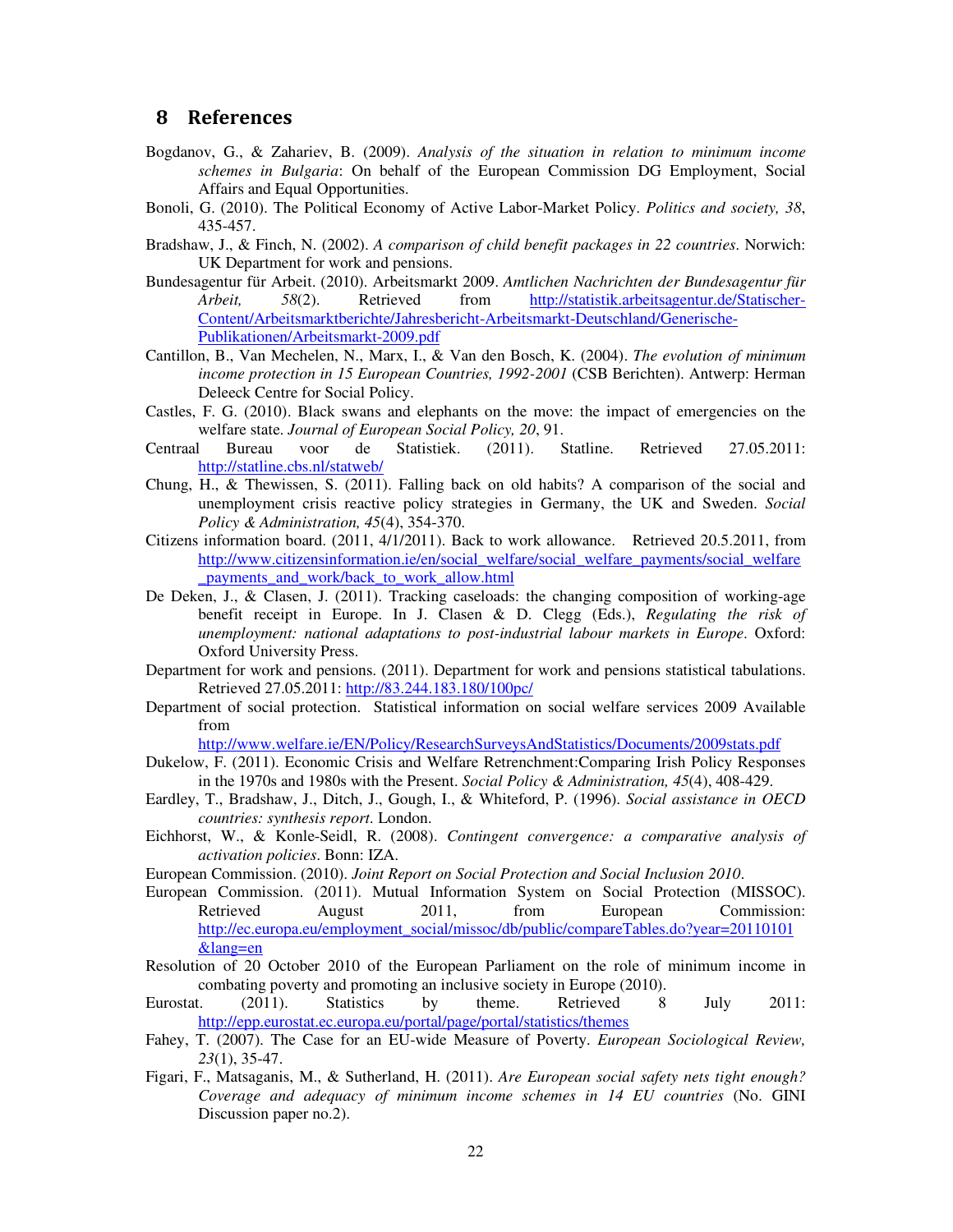- Financial Supervisory Authority, & Social Insurance Institution. (2010). Statistical Yearbook on Unemployment Protection in Finland 2009 Available from http://www.kela.fi/it/kelasto/kelasto.nsf/alias/TtE\_09\_pdf/\$File/TTE\_09.pdf?OpenElement
- Food Research and Action Center. (2011). SNAP/Food Stamp Monthly Participation Data. Retrieved 27.05.2011: http://frac.org/reports-and-resources/snapfood-stamp-monthly-participation-data/
- Generalitat de Catalunya. (2010). Renda Mínima d'inserció: renda mínima d'inserció i empreses collaboradores d'inserció. Any 2009. Retrieved 27.05.2011: http://www20.gencat.cat/portal/site/observatoritreball/menuitem.39202212e4b9b7c298740d6 3b0c0e1a0/?vgnextoid=6b41d247538af110VgnVCM1000000b0c1e0aRCRD&vgnextchannel =6b41d247538af110VgnVCM1000000b0c1e0aRCRD&vgnextfmt=default

Hemerijck, A. (2012). *Changing welfare states*. Oxford: Oxford University Press.

- Hölsch, K., & Kraus, M. (2004). Poverty alleviation and the degree of centralization in European schemes of social assistance. *Journal of European Social Policy, 14*(2), 143-164.
- Idescat. (2011). Població total. Grups d'edat. Retrieved November 2011, from Idescat: http://www.idescat.cat/treball/epa?tc=4&id=xc0102&dt=2000&x=4&y=4
- Immervoll, H. (2009). *Minimum-Income Benefits in OECD Countries: Policy Design, Effectiveness and Challenges* (IZA Discussion Paper No. 4627): IZA.
- Immervoll, H., & Llena-Nozal, A. (2011). *Social Policies for a Recovery* (IZA Policy Paper no. 32). Bonn: IZA.
- Nelson, K. (2010). Social assistance and minimum income benefits in old and new EU democracies. *International Journal of Social Welfare, 19*, 367-378.
- Nelson, K. (forthcoming). Social assistance and EU poverty thresholds 1990–2008. Are European welfare systems providing just and fair protection against low income? *European Sociological Review*.
- OECD. (2010). Benefits and Wages: Country specific files. Retrieved March 22, 2010, from http://www.oecd.org/document/29/0,3343,en\_2649\_34637\_39618653\_1\_1\_1\_1,00.html.
- OECD. (2011). *Backgroung document. Session 1. Economic crisis and beyond: social policies for the recovery*. Paper presented at the OECD Ministerial meeting.
- Pfeifer, M., Bahle, T., & Hubl, V. (2011). *The last safety net: a handbook of minimum income protection in Europe*. Bristol: Policy Press.
- POD Maatschappelijke Integratie. (2011). Leefloon, Overzicht van het aantal begunstigden van het leefloon.
- Service Nationale d'Action Sociale. (2011). Documents concernant l'execution de la loi RMG. Retrieved 27.5.2011: http://www.snas.etat.lu/Documentation/
- Socialstyrelsen. (2011). Socialstyrelsens statistikdatabas. Retrieved 27.05.2011: http://192.137.163.40/epcfs/index.asp
- Statistics Norway. (2011). Statbank Norway. Retrieved 27.05.2011: http://statbank.ssb.no//statistikkbanken/default\_fr.asp?PLanguage=1
- Statistikos departamentas. (2011). Database of indicators. Retrieved 27.5.2011: http://db1.stat.gov.lt/statbank/default.asp?w=1680
- U.S. Census Bureau. (2011). American FactFinder. Retrieved October 2011, from U.S. Census Bureau: http://factfinder.census.gov/servlet/STGeoSearchByListServlet?ds\_name=ACS\_2009\_1YR\_ G00 & lang=en& ts=338729739107
- Van Mechelen, N., & Marchal, S. (forthcoming). Trends of social assistance benefit levels for the able-bodied. In I. Marx & K. Nelson (Eds.), *The state of minimum income protection in the European Union*. Hampshire: Palgrave.
- Van Mechelen, N., Marchal, S., Goedemé, T., Marx, I., & Cantillon, B. (2011). *The CSB Minimum Income Protection Indicators dataset (CSB-MIPI)* (No. WP No. 11/05). Antwerp: Herman Deleeck Centre for Social Policy.
- Van Mechelen, N., Marx, I., Marchal, S., Goedemé, T., & Cantillon, B. (2010). The Evolution of Social Assistance and Minimum Wages in 25 European Countries, 2001-2009 (pp. 78p.): unpublished.
- Vis, B., van Kersbergen, K., & Hylands, T. (2011). To what extent did the financial crisis intensify the pressure to reform the welfare state? *Social Policy & Administration, 45*(4), 338-353.